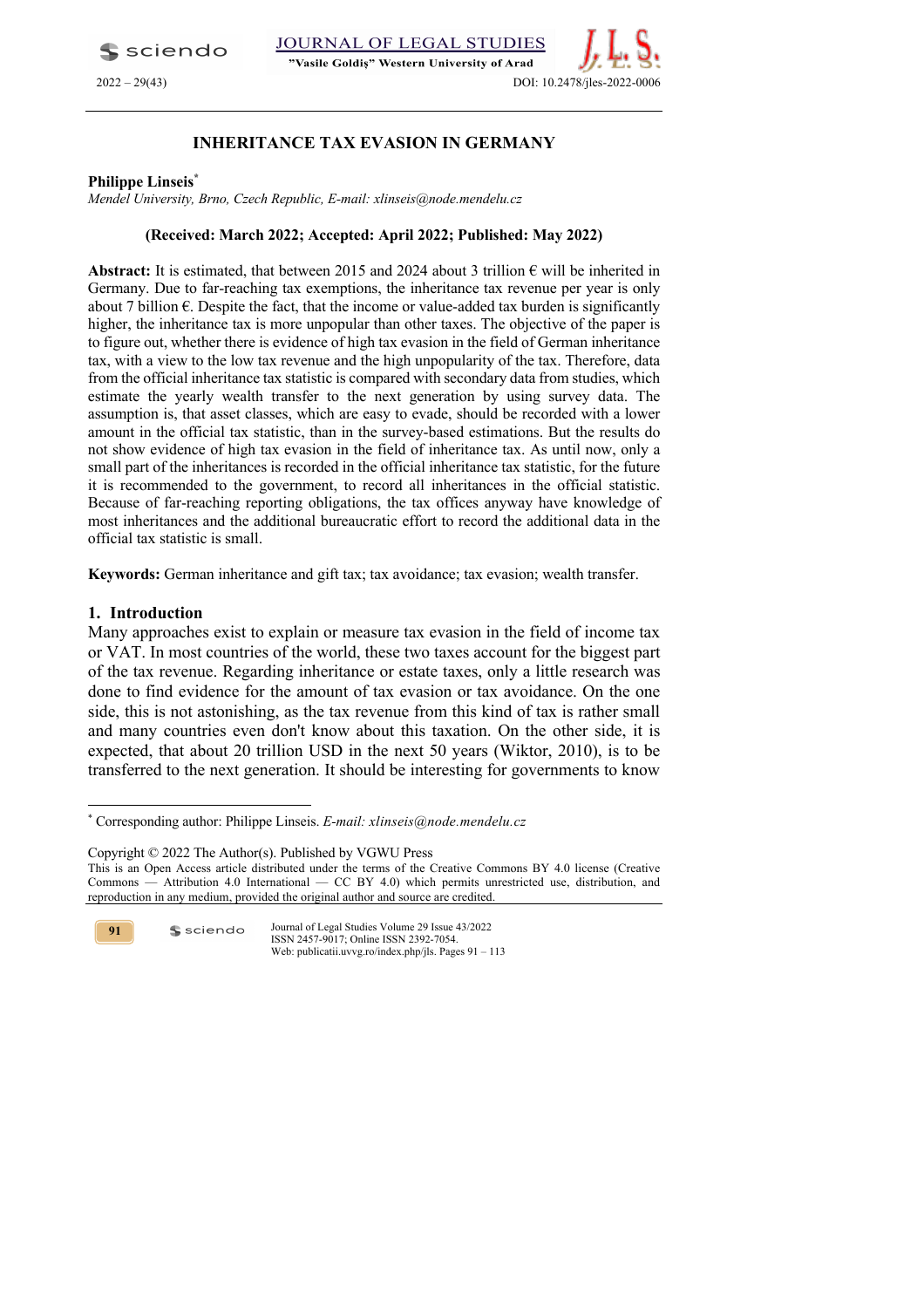



**Linseis, P., (2022)**

*Inheritance Tax Evasion in Germany* more about tax avoidance and tax evasion considering such a large tax base. Oxfam reports, that 1 % of the world's population already owns about 48 % of the private wealth (Hardoon, 2015), and it is expected, that this unequal distribution still will increase in the future to the expanse of the poor (Piketty, 2011). In this constellation, the inheritance tax could be part of a solution to reduce unequal distribution. It can be assumed, that the inheritance tax, therefore, is a very popular tax, in order to fight the increasing inequality and help to transfer wealth from a small group of very rich people or upper class to the large group of middle-class and underclass. Indeed, the opposite is the case. The inheritance tax is constantly evaluated as one of the most unpopular taxes (Beckert, 2008; Dowding, 2008; Prabhakar, 2008). Explanations for this phenomenon are, that the inheritance tax is seen as a kind of unfair double taxation. The feeling is, that earned money, which once was subject to income taxation, should not be taxed again with inheritance tax. Somehow the problem of double taxation is not seen in the same way as other taxes. The purchase of most goods is taxed with VAT after the necessary money was taxed with income tax. The inheritance tax or estate tax revenue in Germany and the USA decreased in the last years and make up only about 1 % of the overall tax revenue of these countries. It is reported, that only few people are affected by taxation with inheritance or estate taxes. The USA provide high tax exemptions so that 98 % of the people do not pay inheritance taxes, but profit from these taxes. (Stark and Kirchler, 2017). There are theories, that the unpopularity of inheritance taxes has to do with the interests of very rich people, who would be affected most by higher taxes and that they have the power to influence public opinion (Beckert, 2008). Another important factor for the popularity and therefore the willingness to evade taxes is, how fair a tax is perceived to be. If the tax is perceived to be very unfair, tax evasion will find more social acceptance and the decision for tax evasion will be chosen more often (Hammers et al. 2009; Franzoni, 1998). An unfair tax system is increasing the incentives for cheating (Torgler, 2003). Taxation is part of the important tools used by the state to direct economic and social activity (Dumiter et al., 2015) and tax evasion makes it more difficult for the state to fulfill its duties. Research on taxation can be done from a legal and an economic point of view, and it is useful to look at it from both sides (e.g. Dumiter and Jimon, 2020). The objective of the paper is to find evidence for tax evasion in the field of German inheritance and gift taxation.

# **2. Theoretical Background**

 $s$  sciendo

The standard model for explaining tax evasion was developed in 1972 (Allingham and Sandmo, 1972). It was assumed, that a taxpayer on the one side considers the benefits of successful tax evasion and on the other side the consequences if the tax evasion was detected. Especially the risk of detection is significant. By weighting these facts, a decision is made, if tax evasion can be beneficial. If there are many tax

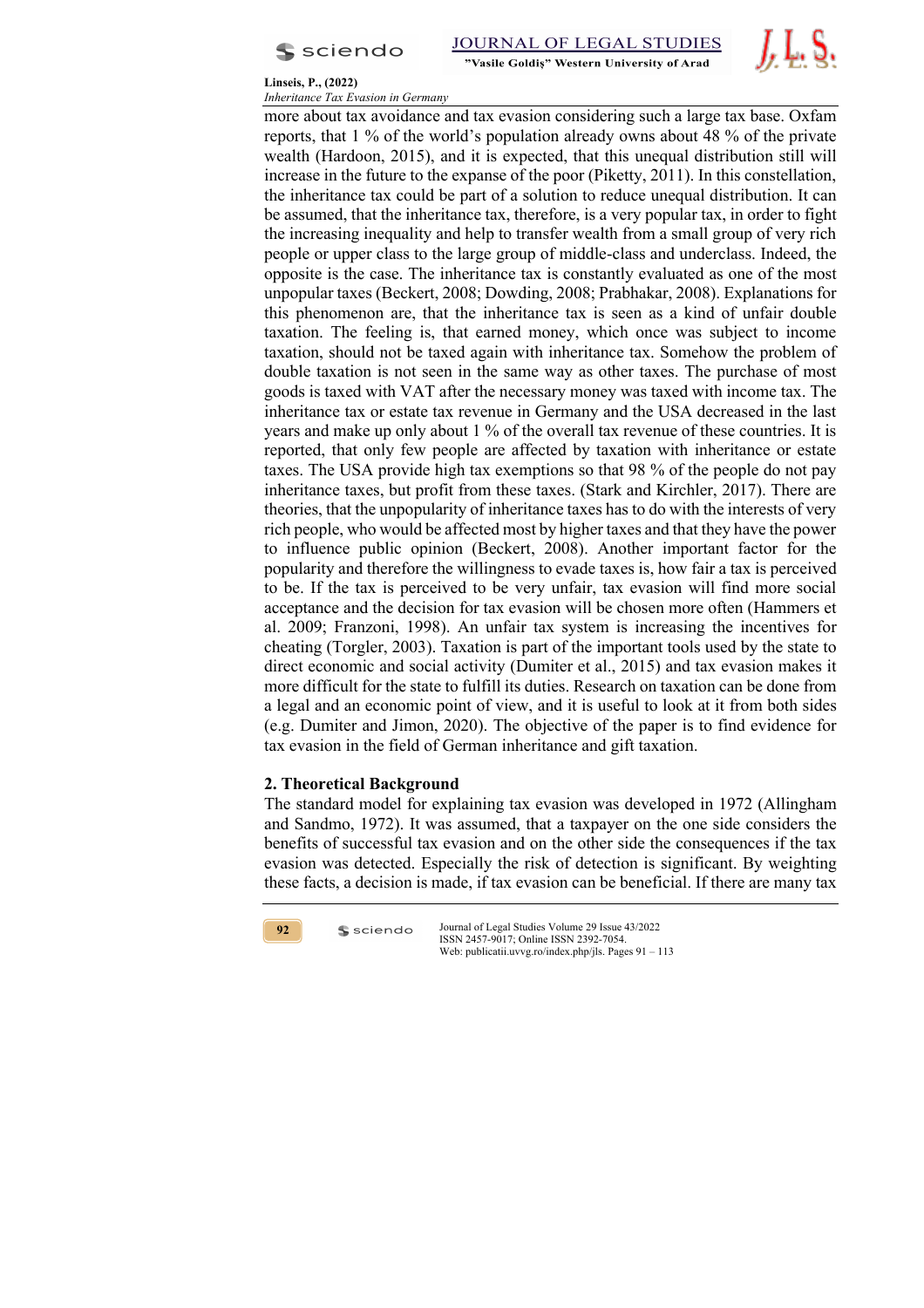

"Vasile Goldis" Western University of Arad



### **Linseis, P., (2022)**

*Inheritance Tax Evasion in Germany*

audits and the punishment for tax evasion is strict, there will be only a few incentives for tax evasion. As it was recognized, that tax evasion is also based on other factors, it was tried to improve the standard model by considering more facts like avoidance strategies, tax morale, legal uncertainty, risk aversion, and tax audits which strategically focus on certain groups or alternative penalties or taxes. (e.g. Alm, 2012; Bernasconi, 1998; Fillipin et al., 2013; Sandmo, 2005; Slemrod, 2007; Slemrod and Yitzhaki 2000; Torgler et al., 2007). In Nigeria, bad governance et al. cause low tax morale, so that 50.5 million Nigerians are employed, but do not pay taxes (Johnson and Omodero, 2021). Some studies especially focused on the taxpayer's individual behavior from a psychological perspective, and looked at the reasons for certain individual behavioral patterns, for example, that taxpayers estimate the probability of audits much higher than the actual situation, or that taxpayers react differently regarding gains and losses. (e.g. Alm, 2012; Bernasconi and Zanardi, 2004; Dhami, 2010; Snow and Warren, 2005; Yaniv, 1999). Also, it was discovered, that there is an influence on the decision to commit tax evasion, by the way, others behave. If there is low acceptance of paying taxes in general or if many people evade taxes, the probability that the individual taxpayer will also evade taxes is higher. These researchers focused more on group behavior. (e.g. Cowell and Gordon, 1988; Fortin et al., 2007; Gordon, 1989; Kim, 2003; Luttmer and Singhal, 2014; Myles and Naylor, 1996). Experimental methods mostly told the participants, that they should try to make as much income as possible. Each participant then has to decide, what part of income he wants to declare. Only on the part of the income which was declared, taxes have to be paid. The underreported income is detected with a certain probability. If it is detected, the participant has to pay a penalty. Changing circumstances like audit probabilities, tax rates, or fine rates can be examined, how these changes affect the behavior of the participants. Many experiments showed, that a higher tax rate leads to more tax evasion, a higher audit rate and higher fines on the other side lead to more compliance. The probability of being audited is always overestimated by the participants. By using empirical methods, it was also possible to prove, that a higher tax rate leads to more tax evasion and that a tax amnesty creates only comparatively small amounts of additional tax revenues and has only a small positive influence on the compliance after the amnesty. (e.g. Crane and Nourzad, 1992; Clotfelter, 1983; Dubin and Wilde, 1990; Fisher et al., 1989; Witte and Woodbury, 1985). There is also evidence, that selective audits, sharing information across governments, or imposing source taxes, reduce tax evasion. (e.g. Feinstein, 1991; Johannesen, 2010). Regarding tax evasion and tax avoidance in the field of inheritance and gift tax, one approach is, to compare estate tax returns with the wealth of the living population or to rely on data from audits. Last but least, some papers looked at particular types of legal avoidance-related responses (Kopczuk, 2012).

sciendo

Journal of Legal Studies Volume 29 Issue 43/2022 ISSN 2457-9017; Online ISSN 2392-7054. Web: publicatii.uvvg.ro/index.php/jls. Pages 91 – 113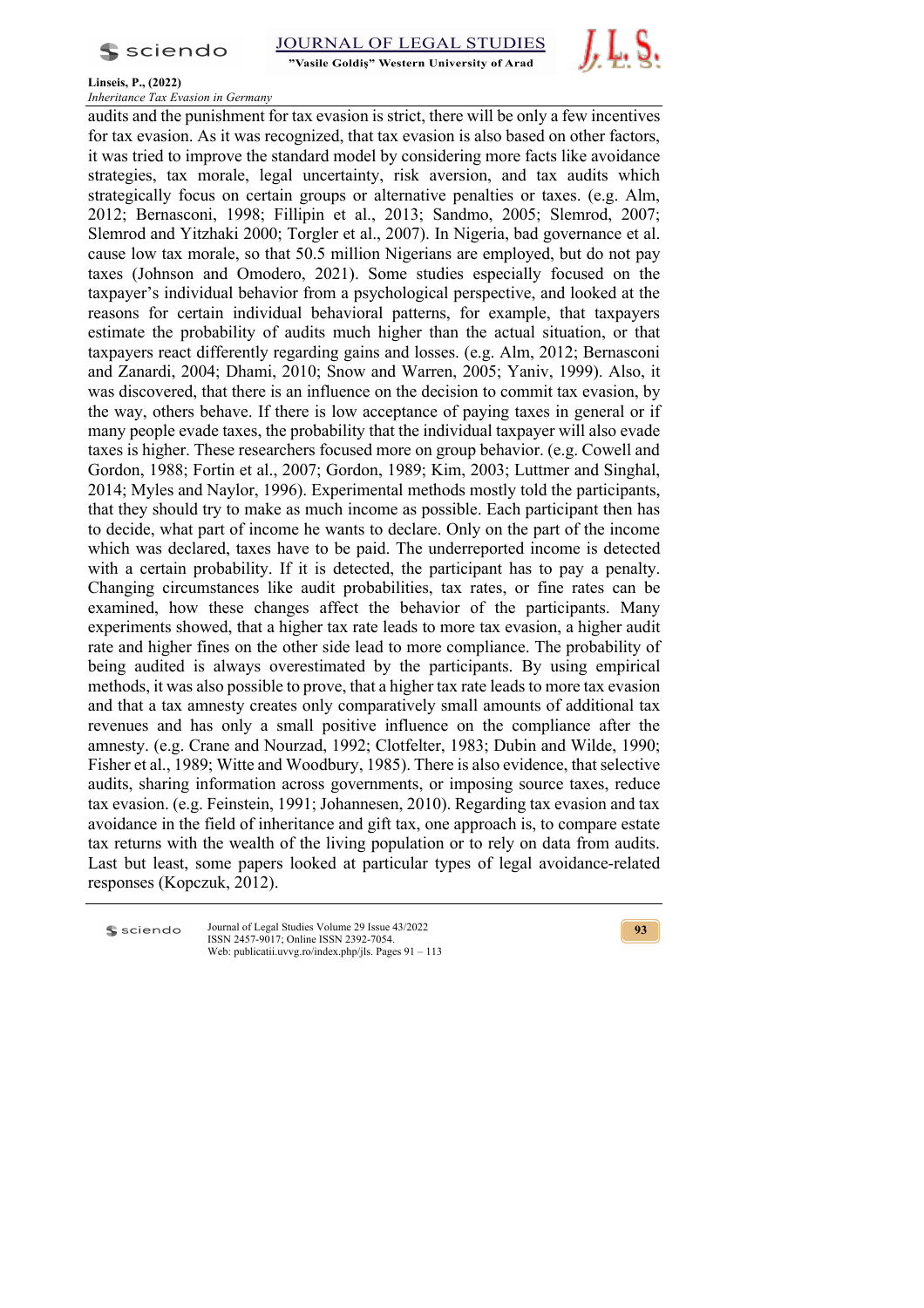



# **3. Methodology and data**

The federal statistical office of Germany publishes once a year data on the volume of the taxed inheritances and donations (IGTS). The statistic contains only part of all transfers, because only cases, in which a final tax payment is likely, are processed by the tax authorities. Personal and factual tax exemptions are taken into account in this decision. So, for many inheritances even no tax declaration is necessary. Further on, the wealth of the population already is estimated by different studies, i.a. based on survey data of the German Bundesbank or European Central Bank. Considering the number of deaths per year, it is possible to estimate how much property is transferred to the next generation by inheritances. As the records of the IGTS are not entirely, the IGTS cannot be compared directly with the results of the survey-based estimations. But the IGTS and the reports of the Bundesbank also provide information on the amount of different asset categories, like financial assets, real estate, or business property. As it is not possible to compare the absolute volume of transfers, it is compared to how the relative shares of the different asset categories differ. It is assumed, that certain asset categories are easier to evade than others and because of this, it is possible to find evidence for tax evasion, if asset categories that are easier to evade (e.g., foreign property or cash) are recorded relatively lower in the official tax statistic, than asset categories which are more difficult to evade (e.g. domestic real estate).

# **3.1 Estimations of the wealth transfer**

Different studies already estimated the amount of wealth transferred to the next generation in Germany for certain time periods.

In 1999 for example the German Bundesbank estimated, that about  $100 - 130$  billion  $\epsilon$  were inherited in Germany per year. In 2004 a study that used survey data from the SOEP (Sozio-ökonomisches-Panel) estimated only 50 billion  $\epsilon$  of inheritances and donations each year in Germany for the years 1999 - 2001, which still was more than 2 % of the German annually GDP. After this 1.5 % of the German households had a yearly property gain because of inheritances of an average of 65.000  $\epsilon$ . Another 1 % of the households received donations in the amount of 30.000  $\epsilon$  per year. The tax revenue resulting from these transfers was about 3 billion  $\epsilon$ , which was less than 1 % of all tax revenues. In 2011 the amount of inherited property in Germany was estimated at 233 billion  $\epsilon$  by the Postbank. The Bank noticed, that in the period from  $2007 - 2011$  there were 3.5 billion  $\epsilon$  inherited by clients of the Bank. 250,000 clients were involved in these transfers (Meyer, 2011). From 2011 to 2025 another study from 2011 calculated with a volume of inheritances of 300 billion  $\epsilon$  per year (Sieweck, 2011). By using data on household wealth, another study from 2011 came to the result, that between 2011 and 2020 each year an amount of 258 billion  $\epsilon$  will be inherited by the next generation (Braun et al., 2011). Two studies from 2012 and



 $s$  sciendo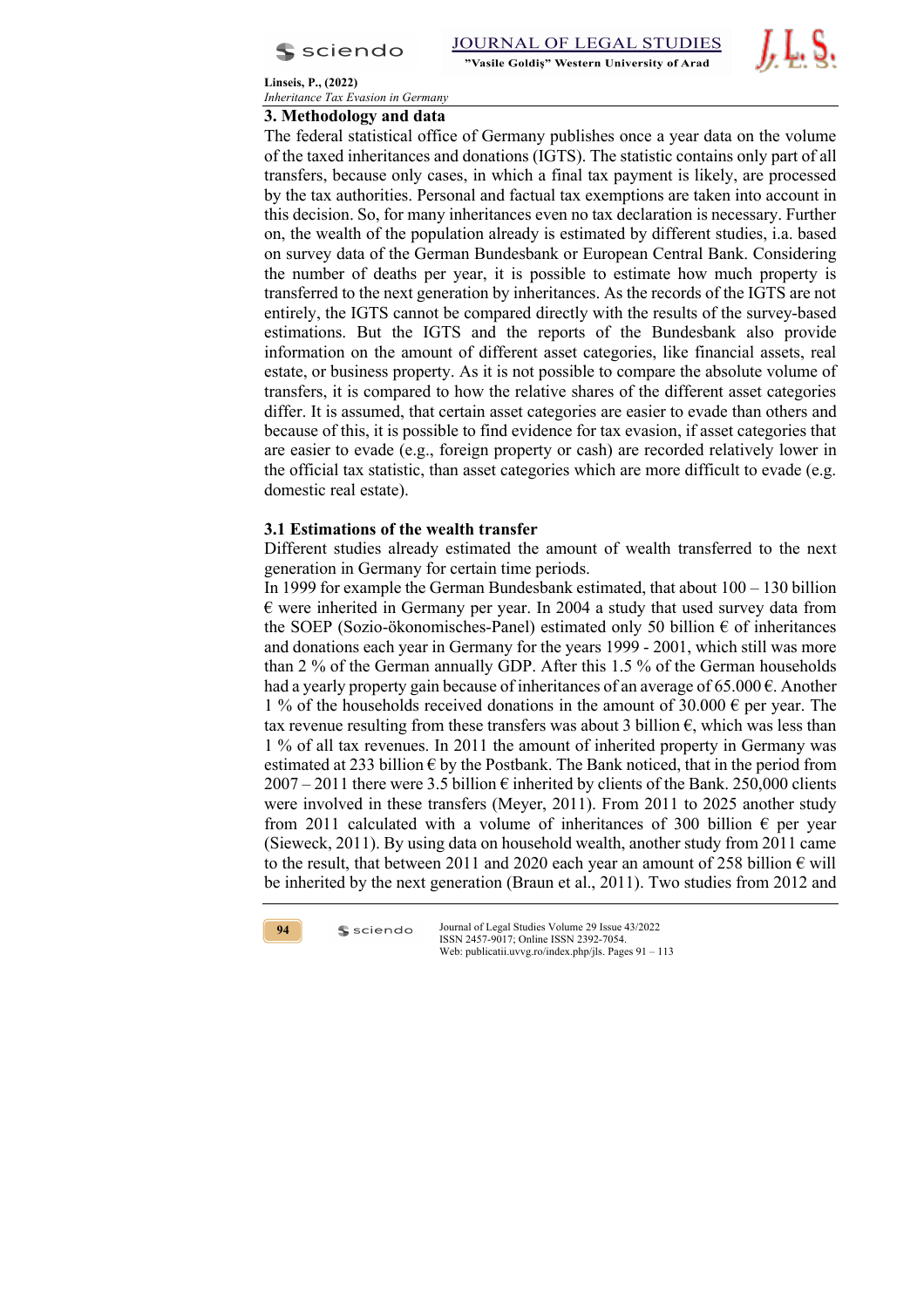$s$  sciendo

"Vasile Goldis" Western University of Arad



**Linseis, P., (2022)**

*Inheritance Tax Evasion in Germany*

2013 came to the conclusion, that in 2002 an amount of 141 billion  $\epsilon$ , in 2007 an amount of 191 billion  $\epsilon$  and in 2009 an amount of 220 billion  $\epsilon$  was inherited or donated. The studies based on a method used for France (Piketty, 2011) and combined data from IGTS, survey data from the SOEP and national accounts (Schinke, 2012).

The latest study which measured the yearly property transfer was made in 2016 by the DIW (Deutsches Institut für Wirtschaftsforschung e.V.). This DIW-study is based on a consistent micro-based distribution of wealth for German households in 2011 (Bach and Thiemann, 2016). The necessary data mainly resulted from the Household Finance and Consumption Survey (HFCS) of the central banks of the euro-area. The survey is based on 84,000 interviews conducted in 18 euro-area countries, as well as Poland and Hungary, which were made in 2013 and 2014 [1]. In order to consider, that very wealthy households are underrepresented in the HFCS, a supplementary estimate was made, based on data from the "Manager Magazin". The magazine periodically publishes a list of the richest German or an estimation of their wealth, like the "Forbes Billionaires List". Additionally, the volume of gifts was estimated and the number of deaths in a ten years period was simulated by using current mortality rates (Bach and Thiemann, 2016). The result of the DIW-study was an estimated net wealth of German households in 2011 of 8,600 billion  $\epsilon$ , whereby the richest 10 % of the population owned 63 % of this wealth, the richest 1 % owned 32 % of the wealth and the richest 0.1 % owned 16 % of the wealth. Corresponding to this, in the future, it is expected, that transfers will be very unequal. About onethird of the wealth after this is owned by households with an age of the reference person of over 65 years. For calculating the inheritance flow, the DIW-study made the assumption, that the estimated wealth in 2011 remains constant over the entire investigated period from 2011 – to 2020. Also, any further savings or dissaving's for consumption purposes or care expenses were disregarded. Because older people save more, this can result in an underestimation of the future inheritance flow.

The study also disregards massive increases in asset valuation (especially real estate) since 2011, despite it was recognized, that market prices for companies and real estate increased significantly in the past years due to the expansionary monetary policies of the central banks and low-interest rates. The study only mentions, that because of this, assets and their distribution are underestimated as well as the inheritance volume. From the first quarter of 2015 to the end of the second quarter of 2019 an increase in market prices for all asset classes in Germany of 22.6 % was measured [2]. From the end of 2015 until the first quarter of 2019 the prices for real estate property in Germany have increased by 22 %. In the seven biggest cities of Germany, the prices increased in the same period by 36.4 % for single-family houses and even 40.8 % for condominiums [3]. Considering this data, the inheritance flow seems to be significantly higher, if these facts are not disregarded.

**S** sciendo

Journal of Legal Studies Volume 29 Issue 43/2022 ISSN 2457-9017; Online ISSN 2392-7054. Web: publicatii.uvvg.ro/index.php/jls. Pages 91 – 113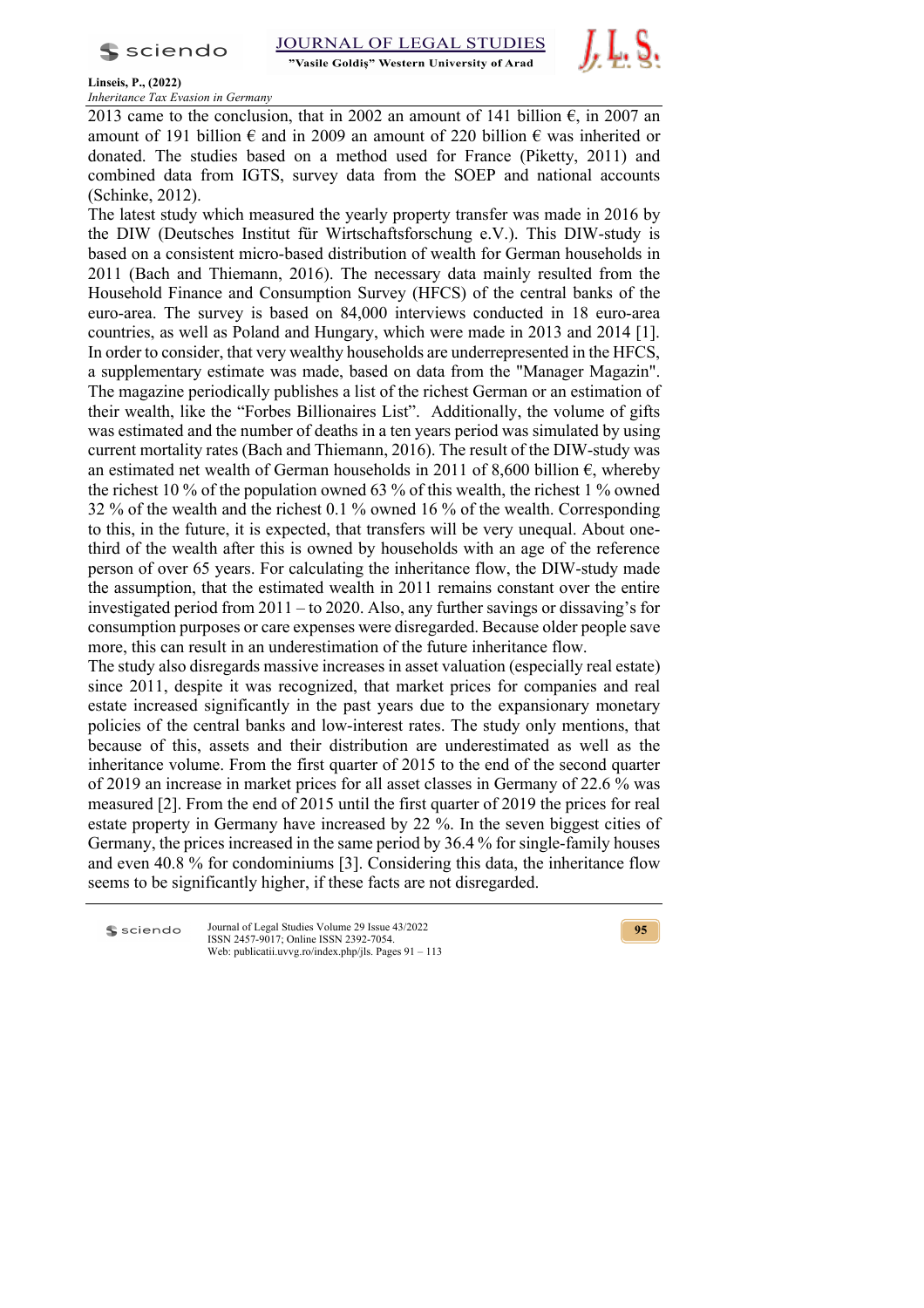



The DIW-study further considers, that very wealthy people have a "slightly higher" average age and therefore a higher inheritance volume for the next years. Even though it is not clear whether and how this effect is weighted in the study, this is problematic, as research on the connection of income or wealth to the life expectancy concludes, that a higher income or wealth leads to a higher life expectancy. For example, studies that investigated the different life expectancies in Germany depending on wealth and income, came to the result, that between the lowest income group and the highest income group there is a difference in life expectancy of 3.7 to 4.4 years for women and 6.6 to 8.6 years for men or even up to ten years (Reil-Held, 2000; Lampert et al., 2019).

Last but least, the assets which are recorded in the HFCS, belong to households and have to be divided among the member of the households. For the study, it is assumed, that assets in couple households are divided equally. Children or grandparents were disregarded. It is assumed, that spouses both earn the same amount of money, or if the marriage ends, the property has to be divided equally according to the statutory matrimonial property regime.

The annual deaths are simulated according to the official gender-specific mortality tables of the federal statistical office of Germany [4]. This means approximately 825.000 deaths per year in Germany in the period  $2011 - 2020$ . In total, the simulation shows 1.6 million annual inheritance cases on average, with an inheritance volume of 145 billion  $\epsilon$  per year. The number of 1.6 million in the study (probably) considers, that if a testator dies, very often there is not only one heir but several heirs, which means more cases of inheritances than deaths. This seems the explanation, why the number of inheritances exceeds the number of deaths.

Further on, the DIW-study also tried to estimate the volume of gifts each year. For this, the study referred to a letter from the German Ministry of Finance, which assumed taxable inheritances of 25 billion  $\epsilon$  per year and gifts of 20 billion  $\epsilon$  per year. In the SOPE study, information about gifts and inheritances were recorded separately and for 2004 – 2009 the average gifts reached a volume scarcely below 50 % of the inheritances. Effectively the volume of gifts was estimated at 50 % of the volume of inheritances due to the fact that better data was not available. This means annual gifts of 72.5 billion  $\epsilon$ .

In this context, two points are important, which are not reflected in the study. First, the date of a donation, other than the date of inheritance, can be determined by the involved parties. This has the effect, that transfers of property were made for example independence of changes of legislation or personal tax exemptions. The German inheritance and gift tax law was declared unconstitutional in several court decisions in the past because the privileges for certain assets or transfers were regarded as too extensive. Before new stricter rules came into effect, the amount of donations increased significantly and almost reached the volume of inheritances.



 $s$  sciendo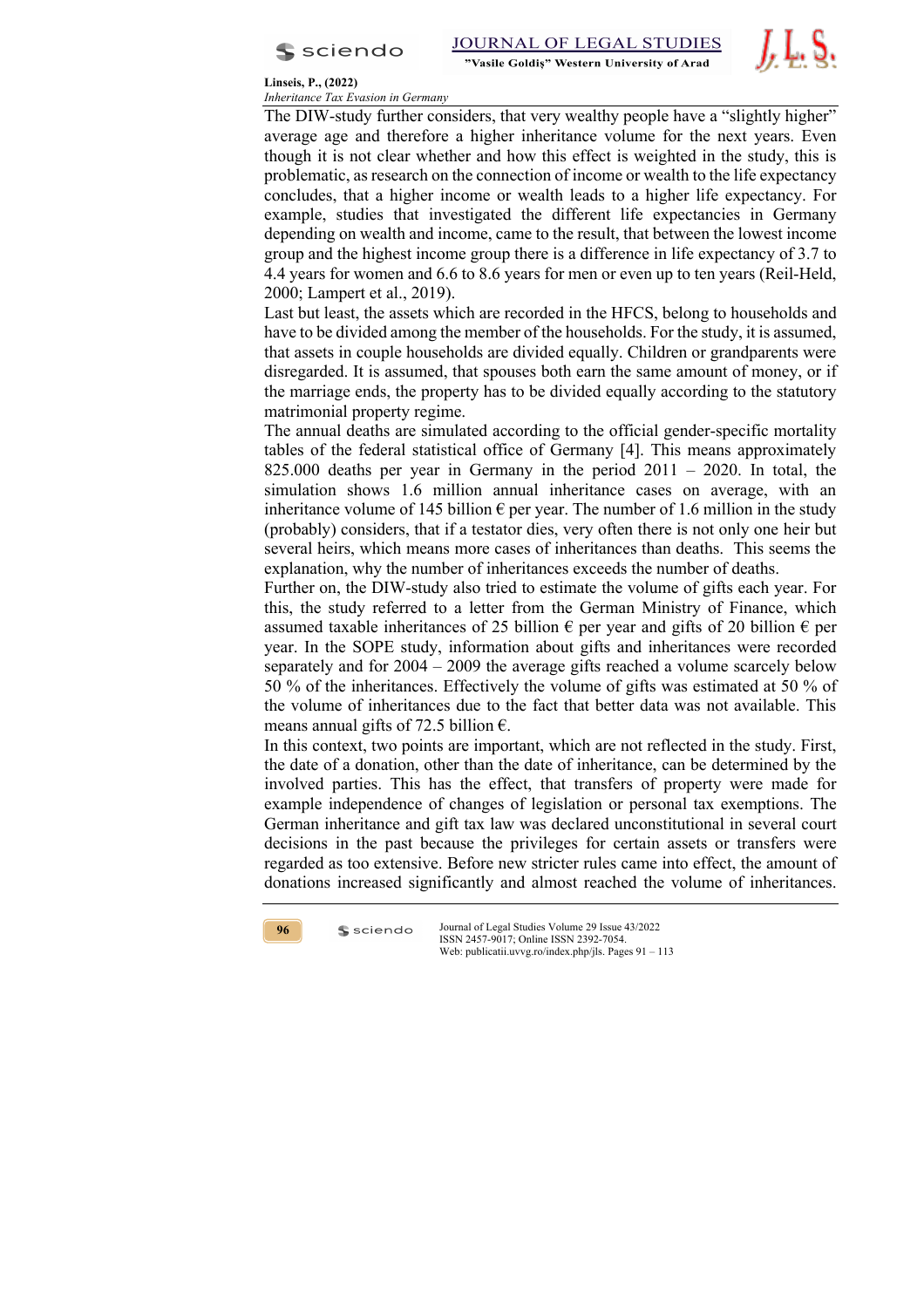

"Vasile Goldis" Western University of Arad



**Linseis, P., (2022)** *Inheritance Tax Evasion in Germany*

This shows a strong discontinuity of donations. The IGTS shows a distribution between the volume of inheritances and donations regarding the taxable transfer. From 2007 to 2017 the share of donations regarding all transfers was at least 30.5 % and had a maximum of 47.9 %. On average the share of donations in this period was 40.06 %. This would mean, that the volume of donations reaches about 67 % of the volume of inheritances and not only 50% as assumed by the DIW. The current overall transfers therefore probably are at the upper end of the DIW estimations with a range of  $200 - 300 \in$  billion. Therefore, for further calculations, a transferred volume of 300 billion  $\epsilon$  per year seems realistic and is assumed.

# **3.2 The official German inheritance and gift tax statistic (IGTS)**

The German inheritance and gift tax statistic (IGTS) is published once a year by the Federal Statistical Office. The used data comes from all German tax offices. The inheritance and gift tax revenue belongs to the states, although the inheritance and gift tax legislation is federal law. The financial authorities record the value of the officially declared property, which was inherited and donated and also publish the tax revenue resulting from these transfers. All transferred property has to be declared by the taxpayer (donator, heir, or beneficiary) in the first step and for some properties like real estate or business property, a calculation of the value, according to special valuation rules, has to be done by the taxpayer. For real estate or business property, the local tax office makes its own calculation, to verify the results of the calculation of the taxpayer. The objective of the declaration and evaluation procedure is, to receive realistic market values for all transferred property. The evaluation of real estate can be done by using information about market prices, which are recorded by the notaries and are reported to local official appraisers, who use the data of the notarial contracts to calculate average market prices. Business property is evaluated by looking at the earnings of the company in the past and by multiplying the average annual earnings with a multiplicator depending on the actual interest rate and considering a risk factor. If a company has no earnings, at least the substantial value of the business property, like the value of cars, machinery and buildings are taxed as a minimum. These actual evaluation methods in particular are different from the methods used before 2010 when only very low and unrealistic values of the business and real estate properties were used as the basis for the taxation. The records in the IGTS differ between inherited and donated property, and between different forms of property, like business property or real estate. The biggest disadvantage of the IGTS is, that only a relatively small part of all transfers is recorded in the statistic, even though the financial authorities have knowledge of more cases. Theoretically, the financial authorities should be aware of all inheritances and donations, because there are legal regulations that obligate heirs, donators, donees, bank institutes, notaries and probate courts to inform the financial authorities gapless about inheritances and

 $s$  sciendo

Journal of Legal Studies Volume 29 Issue 43/2022 ISSN 2457-9017; Online ISSN 2392-7054. Web: publicatii.uvvg.ro/index.php/jls. Pages 91 – 113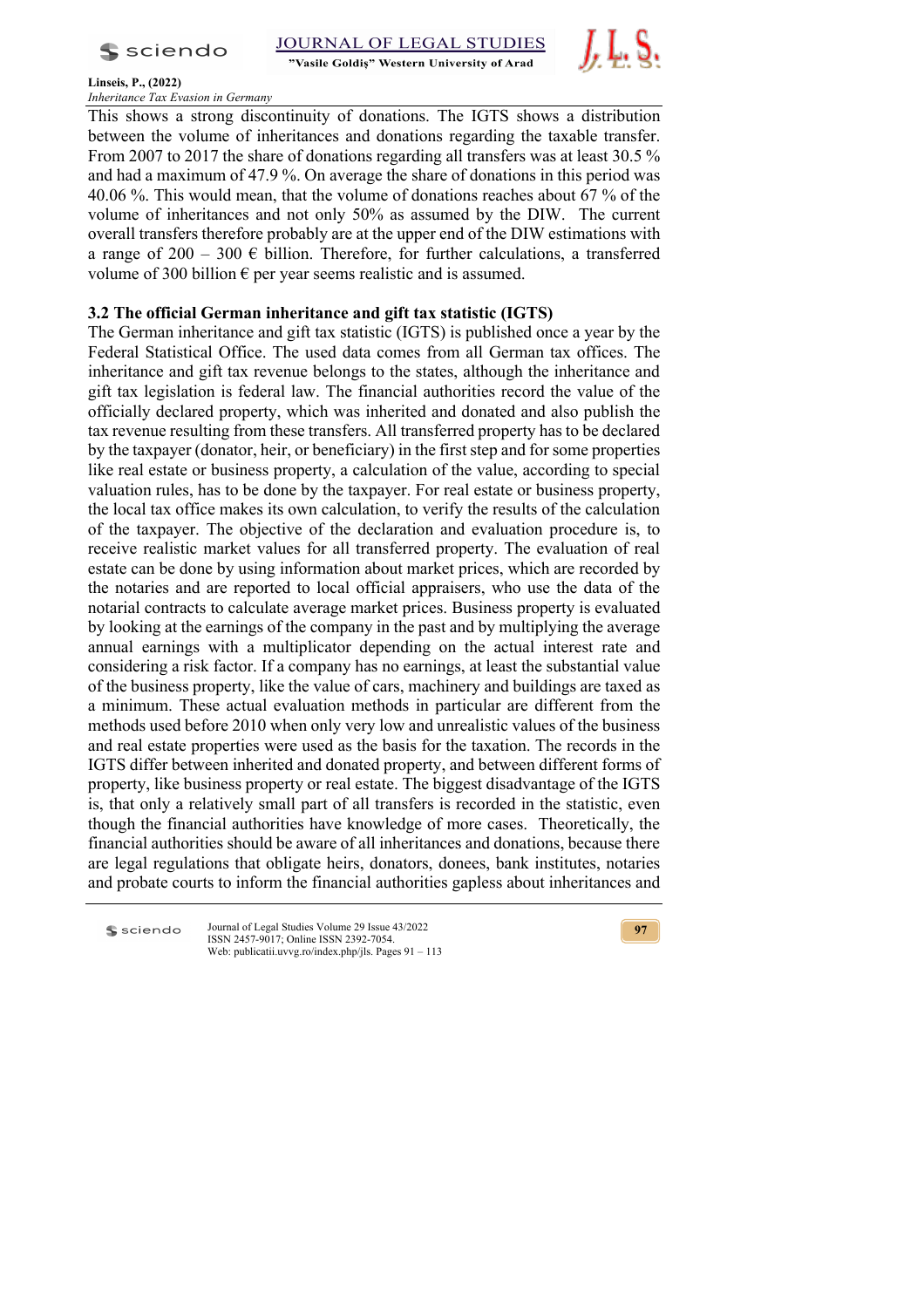



donations (§§ 30 ff. ErbStG). After receiving the knowledge of an inheritance or donation, the financial authorities decide, if they request a tax declaration from the heir, the donator, or the donee. This decision depends on, if a rough estimation of the finance office leads to the result, that the transfer is not obvious tax-free, for example, because of tax exemptions. If a tax declaration is requested, the taxpayer has to inform the financial authorities detailed about the received property. Besides the obligation to calculate the value, the financial authorities also must be informed about the family relationship to the testator or donator and about receiving gifts from the testator or donator in the past ten years. Up to this information, the tax office decides, if a tax assessment is issued. Regularly a tax assessment is not issued, if the calculation does not lead to a tax liability, whereby in some cases the tax office also issues an assessment with  $0 \in \mathbb{R}$ . The decision about this is up to the tax office. A reason for a  $0 \in \text{tax assessment}$  can be, that a local tax office still is calculating the value of assets (real estate or business property) and the responsible inheritance tax office temporarily accepts the declared values of the taxpayer until it is informed by the local tax office. Then the tax assessment can be changed according to the investigated values of the local tax office.

A consequence of this procedure is, that transfers of small property often are not recorded in the statistic, because tax allowances are granted in an amount, that exceeds the transferred property. Estimations assume, that only 20 - 25 % of all cases are recorded by the financial authorities and  $75 - 80$  % do not appear in the IGTS (Bach, 2007). It is not explained how these estimations were made and the assumption is questionable insofar, as in 2018 the number of deaths in Germany reached 954.874 and the IGTS recorded 139.061 inheritances. In 2017 the IGTS contains 130.967 inheritances and in 2016 137.954 inheritances, compared with 932.272 deaths in 2017 and 910.902 deaths in 2016. This means a quote of 15,1 % in 2016, 14 % in 2017 and 14,6 % in 2018, which overall indicates a "pick up" quote of only 14 - 15 % at least regarding the inheritances and therefore a quote below 20 -25 %. This 14 - 15 % probably reflects the top end of transfers, because small transfers are not included in the statistic. This is interesting, because in surveys like the SOPE panel or the HCFS the very wealthy households are underrepresented, as they are more reserved in giving information about their wealth. So, the IGTS offers information about the whole property which was donated or inherited, the taxable amount (after considering tax allowances) and the assessed tax.

Figure 1 shows the transferred property in billion  $\epsilon$  from 2010 - to 2018. In 2018 an amount of 84.71 billion  $\epsilon$  was inherited or donated regarding the records of the IGTS. In 2017 the amount was 97.07 billion  $\epsilon$  and in 2016 the amount was 108.78 billion €.

**98**

 $s$  sciendo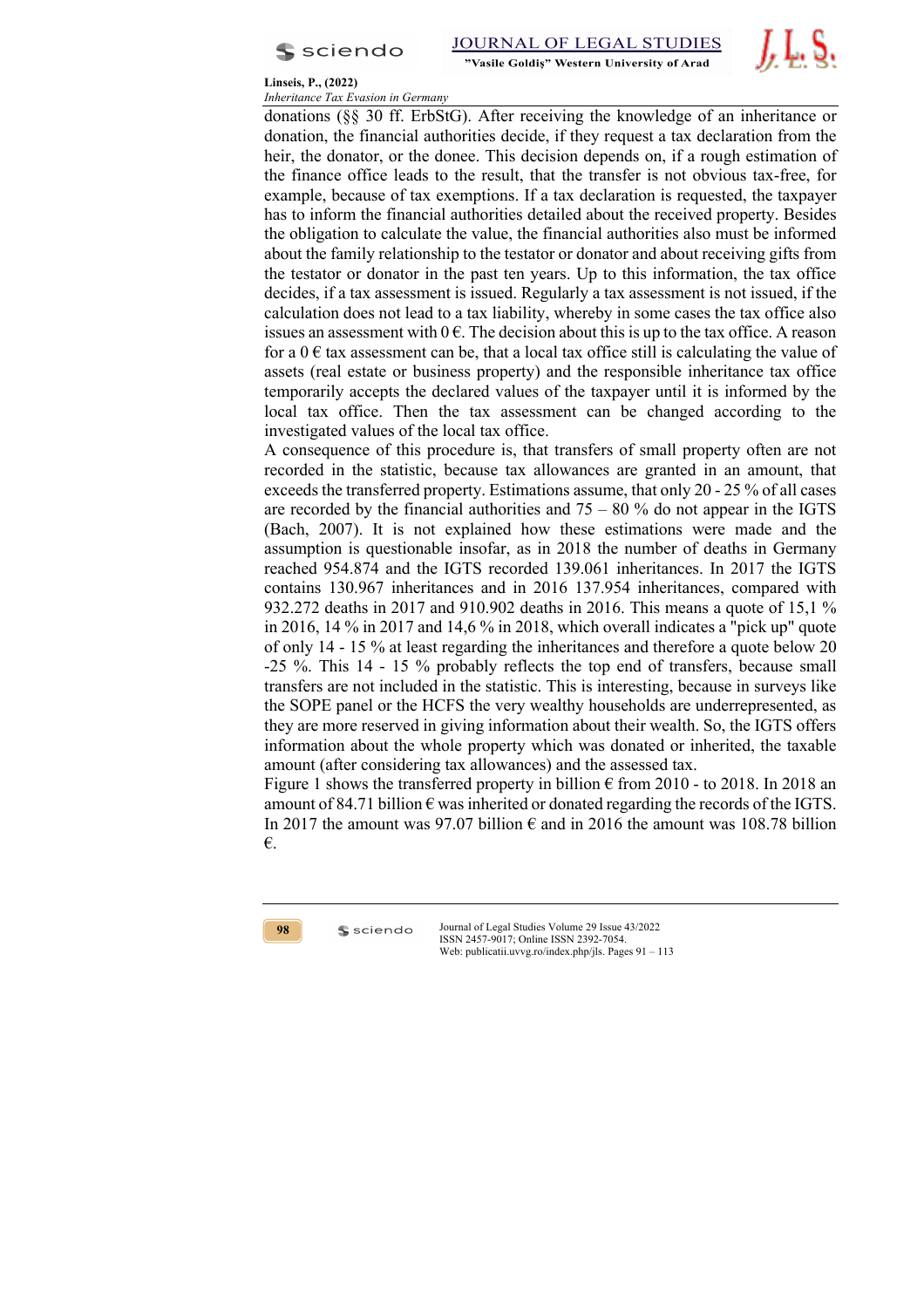"Vasile Goldis" Western University of Arad







**Figure 1.** Transferred property in billion  $\epsilon$  from 2010 - 2018 *Source: Author, based on the official inheritance and gift tax statistics (IGTS)*

At first glance, it is surprising, that the transferred volume decreased from 108.78 billion  $\epsilon$  in 2016 to 97.07 billion  $\epsilon$  in 2017 and 84.71 billion  $\epsilon$  in 2018, despite asset prices increased significantly in this period. The explanation for the decline is anticipatory donations due to the tax reform which came into effect on the 30th of June 2016. For this, it is also necessary to know, that the IGTS in this context provides information about the initial assessments of the finance offices. These initial assessments temporally take place between some months after the death of the testator, up to several years, depending on the size and difficulty of the inheritance and the workload of the local tax office. In any case of inheritance, the tax office also will wait some time because of piety reasons, before starting work. This means that data that is provided by the IGTS to a certain year, in fact, refers to inheritances or donations of prior years.

Figure 2 shows the inheritance and gift tax revenue. From 2010 to 2018 the tax revenue increased from 4.58 billion  $\epsilon$  up to 6.68 billion  $\epsilon$ , whereby the lowest amount was collected in 2012 with 4.18 billion  $\epsilon$  and the highest amount was collected in 2016 with 6.84 billion  $\epsilon$ . In 2018 the tax revenue was about 81  $\epsilon$  per inhabitant.

**S** sciendo

Journal of Legal Studies Volume 29 Issue 43/2022 ISSN 2457-9017; Online ISSN 2392-7054. Web: publicatii.uvvg.ro/index.php/jls. Pages 91 – 113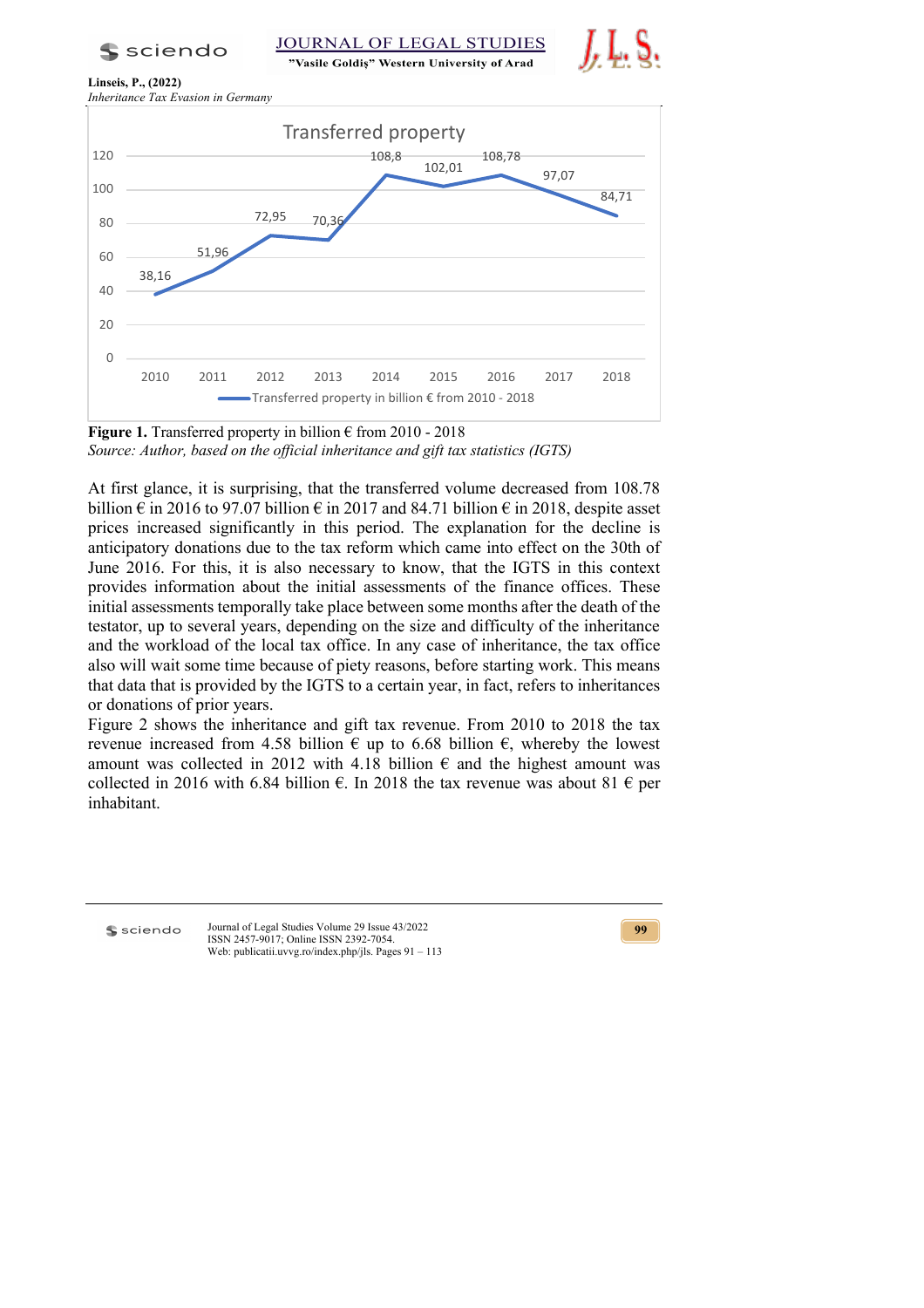$s$  sciendo

**JOURNAL OF LEGAL STUDIES** 

"Vasile Goldiș" Western University of Arad





**Figure 2.** Inheritance and gift tax revenue in billion  $\epsilon$  from 2010 -2018 *Source: Author, based on the official inheritance and gift tax statistics (IGTS)*

Based on the estimation, yearly about 300 billion  $\epsilon$  are transferred in Germany, for the year 2010 this would mean a tax quote of 1.52 %, for 2014 the tax quote is 1.81 %, for 2016 it is 2.28 % and for 2018 it is 2.22 %. Comparing the recorded property in the IGTS of 84.71 billion  $\epsilon$  for the year 2018, with the whole estimated volume of 300 billion  $\epsilon$ , this would mean, that only 28.24 % of the whole transferred property in 2018 was recorded in the IGTS. Tax exemptions and tax allowances in 2018 added up to 64.40 billion  $\epsilon$ . This is a quote of 73,42 % of the recorded transferred property of 84.71 billion  $\epsilon$ . The assumption regarding these results is, that there is no incentive for tax evasion because the effective tax rate is comparatively low, at about 2 % as the granted tax exemptions and tax allowances are high. On the other side, 215,29 billion  $\epsilon$  of the transferred property, or 71.76 % is not recorded.

# **3.3 Legal reporting obligations of inheritances and donations**

The legal reporting system, or how the tax offices receive information about inheritances or donations, is essential regarding the opportunity to evade taxes. § 30 ErbStG determines, that heirs, donators and the donees have the duty to inform the tax office if they receive property (heir and donee) or donate property (donator). As it is clear, that this duty can be circumvented, if the participants want to evade taxes, there are more reporting duties. In case of death, a medical doctor has to issue a death certificate and must inform the civil registry about the death. The civil registry office in turn has the duty, according to § 34 Abs. 2 Nr.1 ErbStG, to inform the responsible



 $s$  sciendo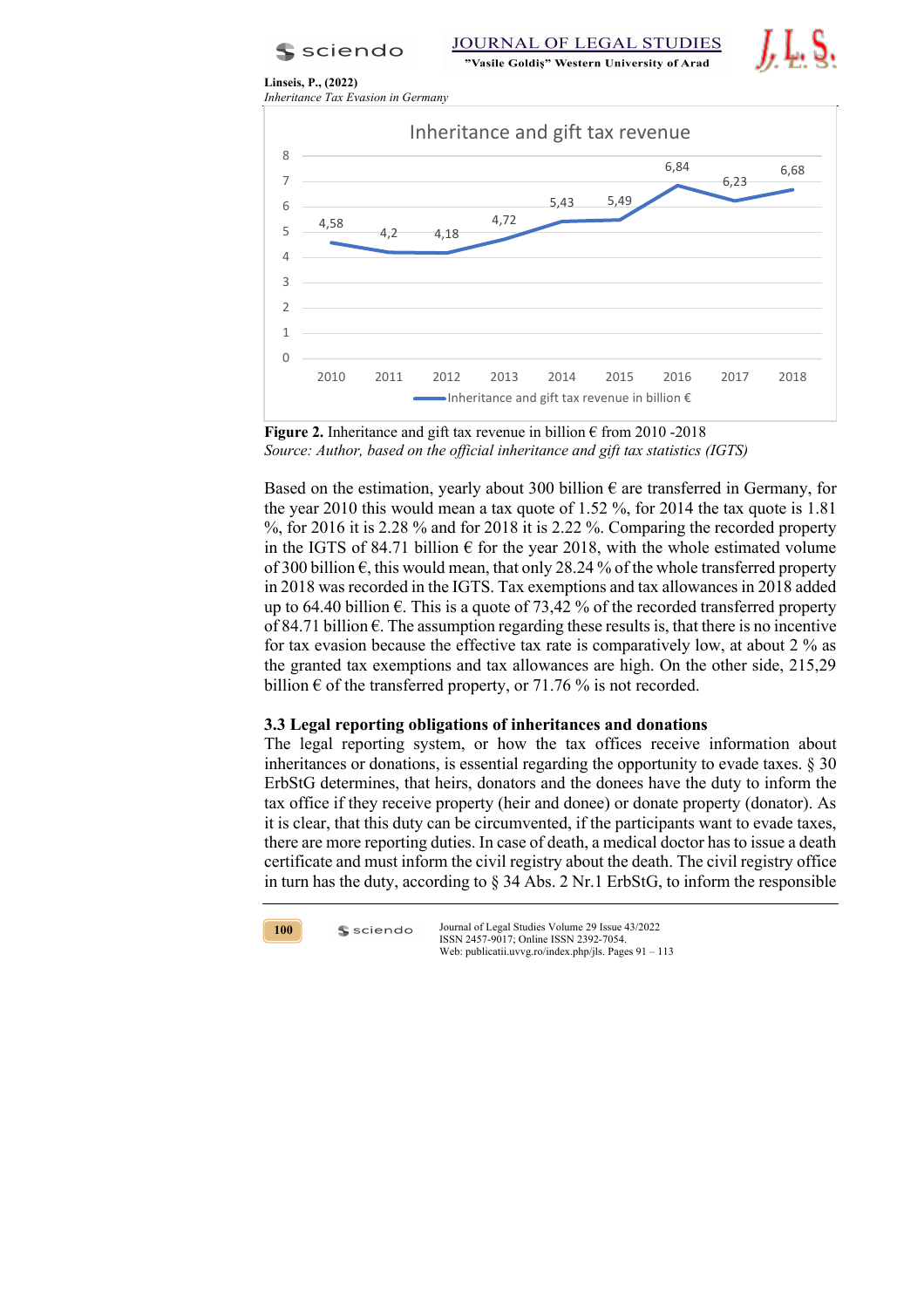

"Vasile Goldis" Western University of Arad



## **Linseis, P., (2022)**

*Inheritance Tax Evasion in Germany*

inheritance and gift tax office about the case. In this way, the tax office has knowledge about every case of inheritance and it is almost impossible to conceal an inheritance at all, as far as the testator died in Germany. Only if a testator dies abroad, the German tax office is not necessarily informed. But in these cases, the inheritance often will not be taxable in Germany anyway, because the application of the German inheritance and gift tax depends mainly on the residence of the testator. Further on § 34 Abs.2 Nr.2 and Nr.3 ErbStG determine the duty of probate courts, notaries and consulates to report their knowledge about inheritances and notarized contracts in cases of donations to the reasonable tax office. Last but least, according to § 33 ErbStG, every German bank institute, an insurance company, or other company which deposits assets, has the duty to give notice to the reasonable tax office in case a client dies. The notice has to contain detailed information about the assets deposited for the decedent. The duty applies also to bank institutes abroad, if the bank institute is a branch or subsidiary of a German institute and to foreign nationals having an account in Germany. The transfer of a real estate or shares of a corporation, no matter, if donated or inherited, is only possible with the help of a notary, because the transfer must be executed by the land registry office or the commercial registry office and for this a notarized certification of the transfer is necessary. Even if the tax office is not informed directly, in many cases the tax office receives information about the transfer indirectly. This affects cases, where income is generated from the transferred property. For example, small companies without specific legal forms can be transferred without a notarized certification. The tax office is not informed in this case by the notary. But the recipient of the small company has income, which has to be declared to the tax office or the tax office receives the information from business partners, who declare earnings and expanse in context to the small company in their tax declarations. Summarized, only very few assets can be inherited or donated, without that the tax office is informed about the transfer directly or indirectly. Evasion therefore most likely is possible with cash or other tangible assets like gold, foreign property, or in cases of smaller donations also bank transfers. If assets like gold are deposited at a bank institute, the tax office is informed by the bank about the fact, that a deposit box exists, but not about the content, which allows cheating about the value of the deposited property.

# **3.4 Distribution of property regarding different asset categories**

Referring to a report of the Deutsche Bundesbank from 2019 [5] the wealth distribution of German households in 2017 was as follows:

# **3.4.1 Material Assets in 2017**

83 % of the German households owned material assets, whereby the mean value of these real assets was 249,100  $\epsilon$  and the median value was 106,900  $\epsilon$ .

| $s$ sciendo | Journal of Legal Studies Volume 29 Issue 43/2022        |
|-------------|---------------------------------------------------------|
|             | ISSN 2457-9017; Online ISSN 2392-7054.                  |
|             | Web: publicatii.uvvg.ro/index.php/jls. Pages $91 - 113$ |

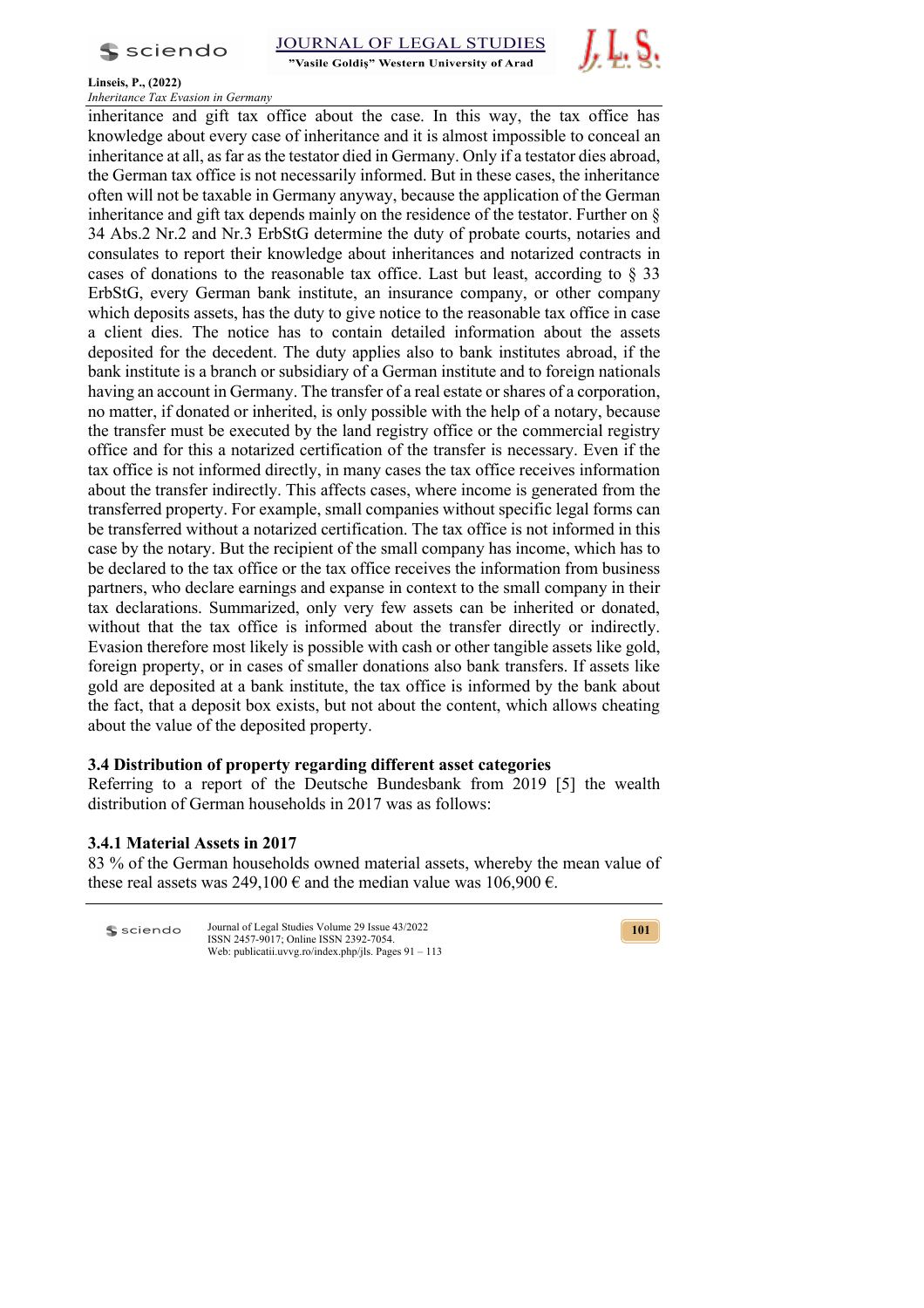



Material assets include:

- Owned main residence.
- Other real estates.
- Vehicles (cars and other vehicles, such as boats, planes, or motorbikes).
- Valuables.
- Self-employed businesses [6].

44 % of the German households lived in self-owned real estate in 2017. The mean value of this real estate was  $258,800 \text{ } \in \mathbb{R}$  and the median value was 199,200  $\in \mathbb{R}$ . Another real estate, which is not the main residence, was reported with a share of 18 % in 2010 and 20 % in 2014, or a mean value of 256,500 € and 228,900 €. For 2017 specific data is not provided to this point. Regarding the main residence, the share of owners remained constant from 2014 to 2017 at 44 % and the mean value rose from 231,400  $\epsilon$  to 258,800  $\epsilon$  (11.8 %). Therefore, the same development between 2014 and 2017 is assumed for another real estate, which would mean that 20 % owned other real estate in 2017 and the mean value rose from 228,900  $\epsilon$  in 2014 to  $255,900 \in \text{in } 2017$ . The total number of households in Germany in 2017 was 41.304 million [7]. Hence, the total value of the self-used real estate in Germany was 4.70 trillion  $\epsilon$  and the total value of the real estate, including rented real estate or vacation homes, was 6.81 trillion  $\epsilon$ . The IGTS reports the value of transferred real estate for 2017 with 19.21 billion  $\epsilon$ , which means a reported ratio of estimated real estate to recorded transferred real estate in 2017 of 0,28 %. Inherited real estate is reported in the IGTS with 13.22 billion  $\epsilon$  in 2017, which means a ratio of 0,19% compared with the estimated inherited value. The real estate which is used for business purposes is counted separately as business property in the IGTS or the report of the Bundesbank. All other real estates, like vacation property or if beneficiaries, testators, or donators live abroad, are included in both reports. Mortgages on real estate are not considered, because the data refers to the gross value in both reports. Liabilities are reported separately. Overall, the data from the German Bundesbank and the IGTS is comparable regarding real estate.

# **3.4.2 Business property in 2017**

 $s$  sciendo

Regarding the Bundesbank report, 10 % of German households owned business property, with a mean value of 309,000  $\epsilon$  and a median value of 26,600  $\epsilon$ . 78 % owned vehicles and other valuable objects with a mean value of 13,600  $\epsilon$  and a median value of 8,000  $\epsilon$ . Business property in this context is the value of selfemployed businesses of all household members, whereby not only machinery is included here, but also real estate, if it is used for business purposes (e.g. business building).

The amount of inherited business property recorded in the IGTS for 2017 is 6.00 billion  $\epsilon$  and donations are recorded at 27.46 billion  $\epsilon$  compared to 1.28 trillion  $\epsilon$ 

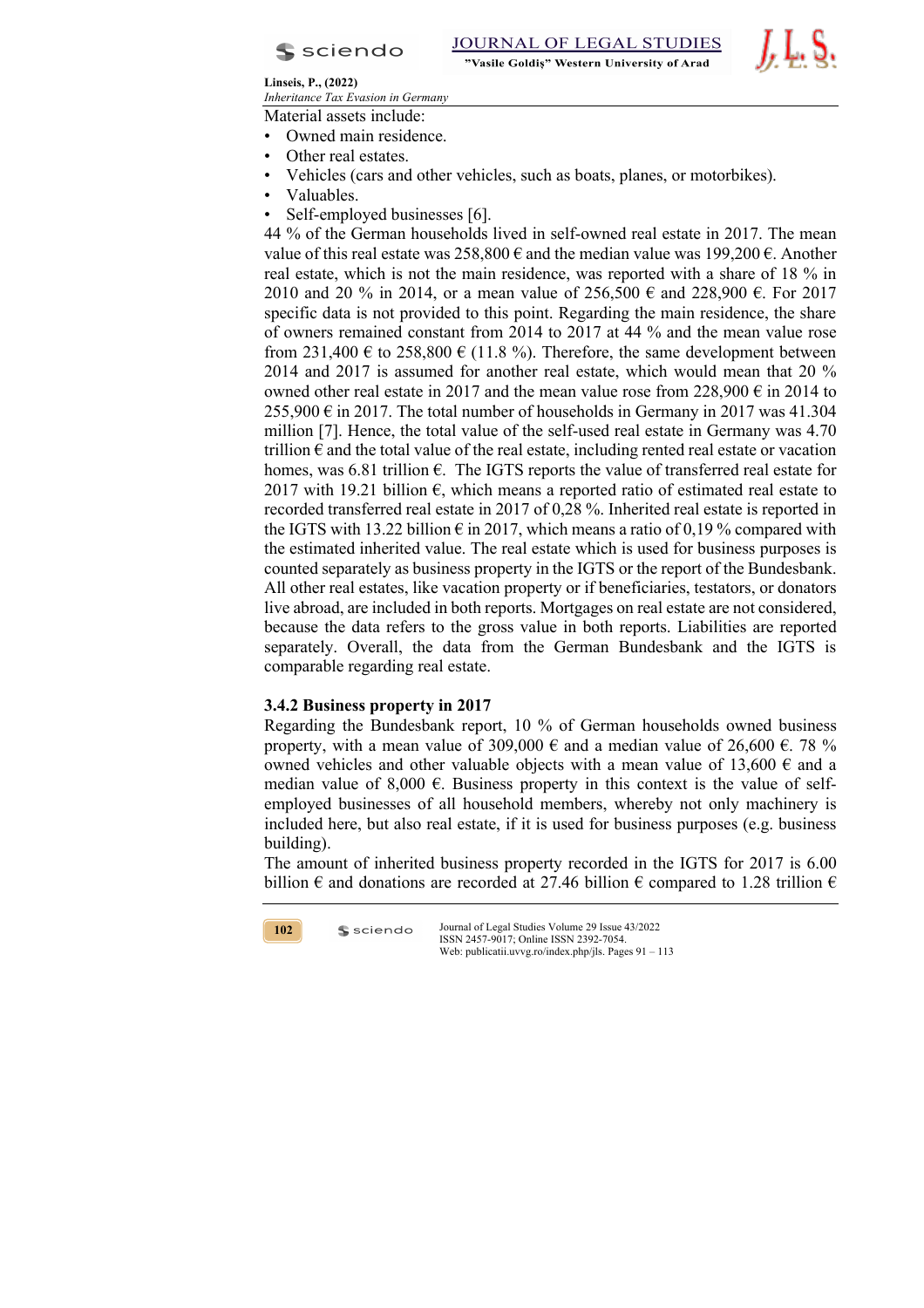s sciendo

"Vasile Goldis" Western University of Arad



**Linseis, P., (2022)**

*Inheritance Tax Evasion in Germany*

regarding the estimated total value which means a ratio of 0.46 % only regarding inherited property and 2.61 % regarding all transfers including donations.

A significant problem in this context is, that the IGTS and the Bundesbank have different definitions of business property. The IGTS reports property of limited liability corporations with a share of more than 25 % also in the category business property, as partnerships or other smaller self-employed businesses. If the share of a single person is below 25 %, but the shareholders sign a pooling agreement, the shares are treated as business property, no matter, if the shareholder is the managing director of the corporation or working in the corporation. The Bundesbank report on the other side differentiates between self-employed businesses (business property) or non-self-employed businesses (financial assets).

# **3.4.3 Financial assets in 2017**

99 % of the households had financial assets with a mean value of 56,800  $\epsilon$  and a median value of 16,900  $\epsilon$ . 99 % had current accounts with a 7,100  $\epsilon$  mean value and 1,800  $\epsilon$  median value. 70 % had savings accounts with a 27,600  $\epsilon$  mean value and 9,900  $\epsilon$  median value. 43 % had a private pension including life insurance, with a mean value of 33,200  $\epsilon$  and a 15,400  $\epsilon$  median value. 16 % invested in fund shares with a mean value of 37,500  $\epsilon$  and a median value of 12,900  $\epsilon$  and 11 % invested in stocks with a mean value of 43,700  $\epsilon$  and a median value of 9,900  $\epsilon$ .

Financial assets include:

- Deposits (sight accounts, saving accounts).
- Investments in mutual funds.
- Bonds.
- Investments held in non-self-employment private business.
- Publicly traded shares.
- Managed investment accounts.
- Money owed to households as private loans.

• Other financial assets: options, futures, index certificates, precious metals, oil and gas leases, future proceeds from a lawsuit or estate that is being settled, royalties, or any other.

• Private pension plans and life insurance policies.

The value of public and occupational pension plans is not included [8]. The total volume of financial assets reported by the Bundesbank is 2.32 trillion  $\epsilon$ . The IGTS reports under the position "other property", which means other inherited property than real estate, business property and farming property, a volume of 24.00 billion  $\epsilon$ for 2017, among this 2.64 billion  $\epsilon$  are shares of corporations, 9.55 billion  $\epsilon$  are bank deposits and 9.07 billion  $\epsilon$  are bonds, securities, shares or participation certificates. 2.74 billion  $\epsilon$ , therefore, is not specified in more detail, which means, this can either be tangible assets or financial assets. The ratio between the estimated financial

Journal of Legal Studies Volume 29 Issue 43/2022 **S** sciendo ISSN 2457-9017; Online ISSN 2392-7054. Web: publicatii.uvvg.ro/index.php/jls. Pages 91 – 113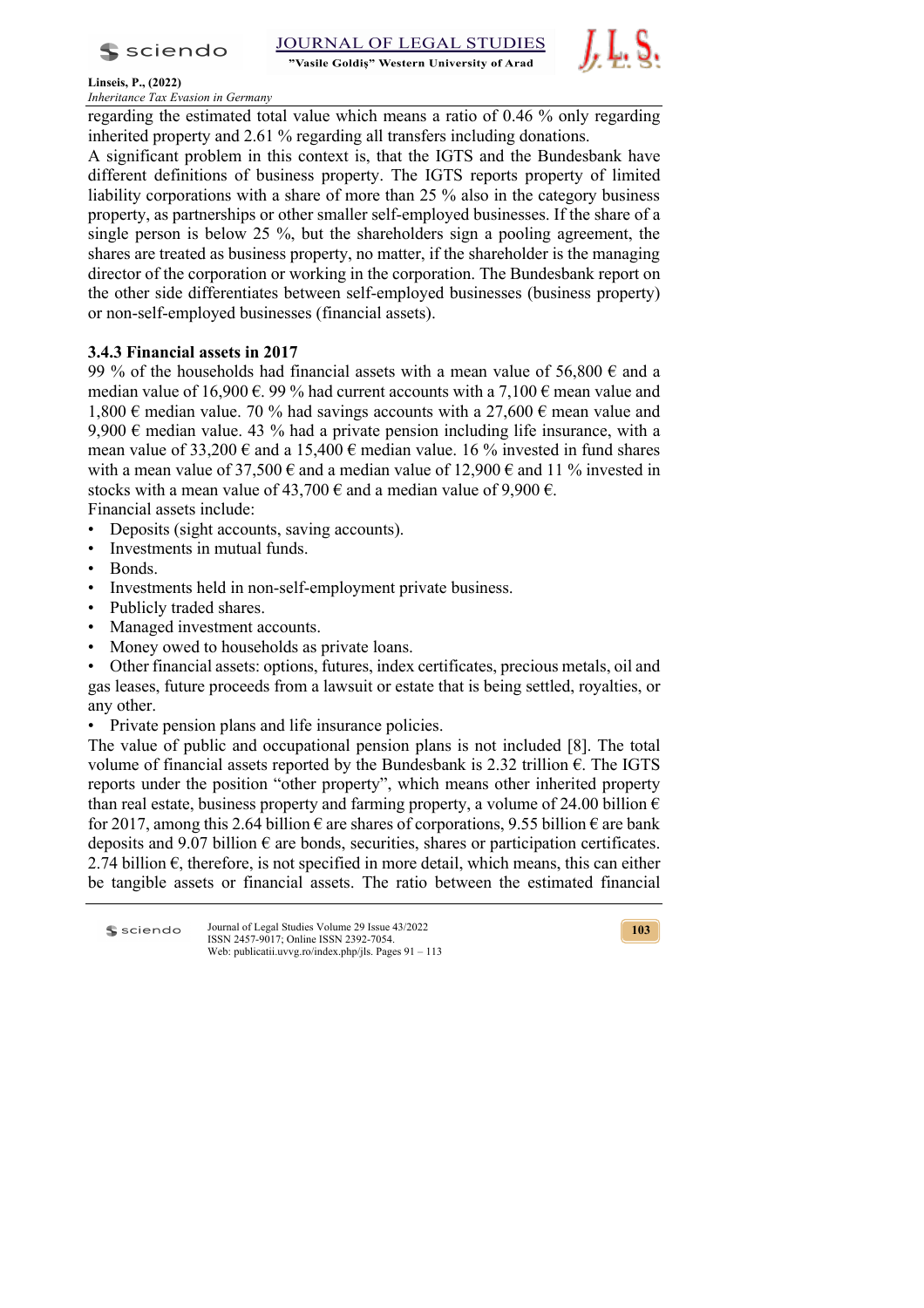



wealth and the financial assets reported in the IGTS after this is 1.03 % based on 24.00 billion  $\epsilon$  and 0.92 % based on 21.26 billion  $\epsilon$  (24.00 billion  $\epsilon$  ./. 2.74 billion  $\epsilon$ ). Including donations, the ratio is 1.55 % (35.85 billion  $\epsilon$  to 2.32 trillion  $\epsilon$ ) without non-specified other property and 1.93 % (44.86 billion  $\epsilon$  to 2.32 trillion  $\epsilon$ ) for all other property, including non-specified other property. If only the volume of reported current accounts and saving accounts by the Bundesbank is compared with bank deposits reported in the IGTS, the ratio is 0.88 % (1.09 trillion  $\epsilon$  to 9.55 billion  $\epsilon$ ) for inherited property and 0.96 % (1.09 trillion  $\epsilon$  to 10.41 billion  $\epsilon$ ) regarding inherited property and donations. If the position of private pensions including lifeinsurances, funds shares and stocks (Bundesbank) is compared with the positions shares of corporations (what means only shares less than 25 % of limited liability companies and no pooling agreement) and bonds, securities, shares or participation certificates (IGTS), the ratio is 1.13 % (1.04 trillion  $\epsilon$  to 11.71 billion  $\epsilon$ ) only regarding inheritances and 2.45 % (1.04 trillion  $\epsilon$  to 25.44 billion  $\epsilon$ ) regarding also donations.

# **3.4.4 Liabilities in 2017**

45 % of the households in 2017 had liabilities, with a mean value of 65,200, whereof 21 % had real estate mortgages with a mean value of 125,100  $\epsilon$  and 33 % had unsecured loans with a mean value of  $10,800 \in$ . Liabilities include:

• Outstanding amount of the household's main residence mortgages and other real estate mortgages.

• Outstanding amount of debt on credit cards and credit lines or bank overdrafts.

• Outstanding amounts of other, non-collateralized loans (including loans from commercial providers and private loans) [9].

The total amount of liabilities regarding the Bundesbank report was 1.21 trillion  $\epsilon$ . The IGTS reports estate's liabilities of 8.16 billion  $\epsilon$ . This means a ratio of 0.67 %.

# **3.4.5 Data for 2014**

In 2014 Germany had 40.22 million households [10]. The mean value of the real estate in 2014, in which the owner lived himself was 231,400  $\epsilon$ . 44 % of all households owned such real estate, which means a total value of 4.10 trillion  $\epsilon$ . Other real estate is recorded with a mean value of 228,900  $\epsilon$  and 20 % of all households owned this, which means a value of 1.84 trillion  $\epsilon$  and in total real estate in the amount of 5.94 trillion  $\epsilon$ . The IGTS reports the value of inherited real estate property for 2014 with 11.50 billion  $\epsilon$  and inherited property and donations with 16.08 billion  $\epsilon$ , hence the ratio is 0.19 % for inherited and 0.27 % for inherited and donated real estate property.



 $s$  sciendo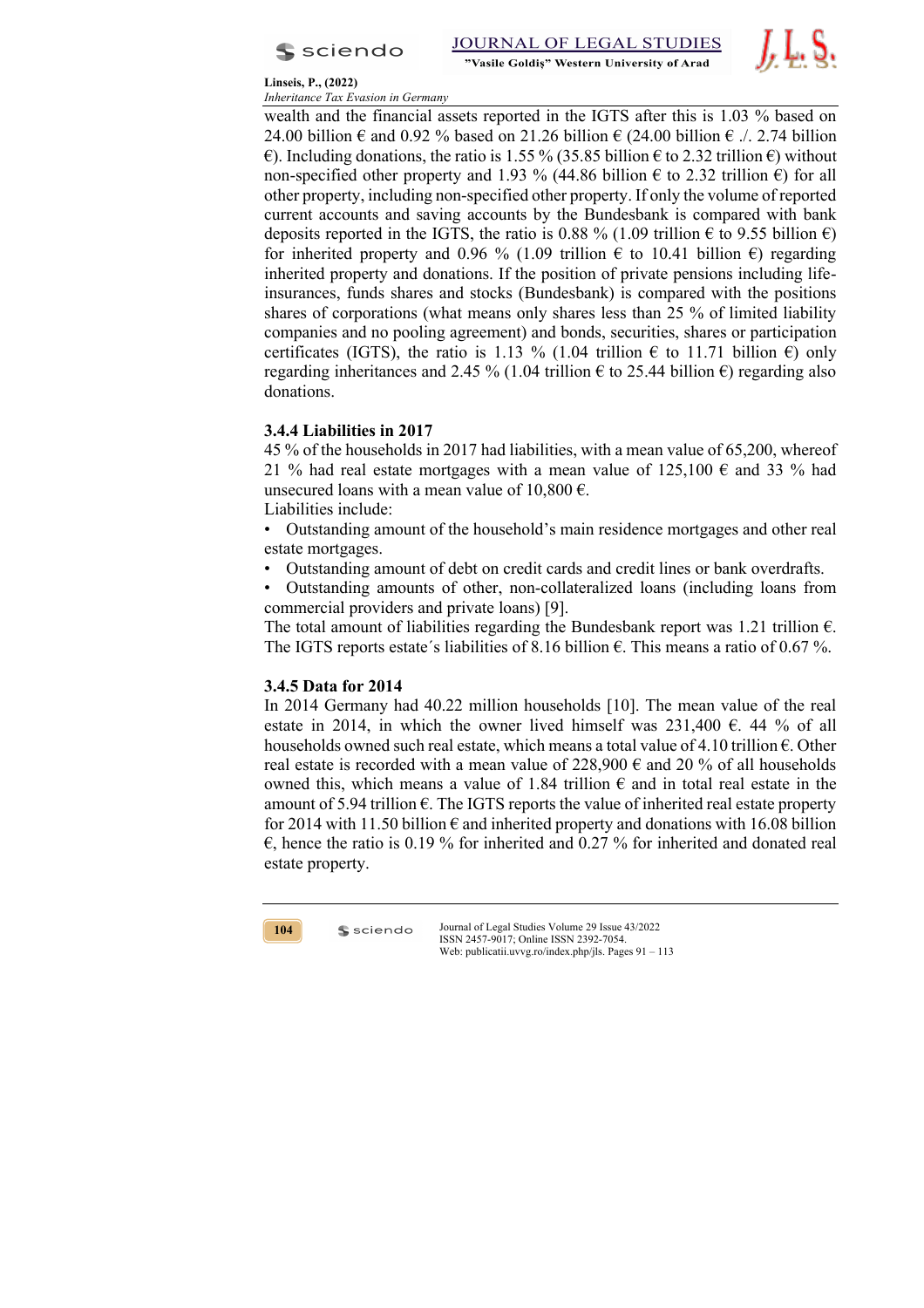$s$  sciendo

"Vasile Goldis" Western University of Arad



**Linseis, P., (2022)**

*Inheritance Tax Evasion in Germany*

The mean value of the business property for 2014 was reported at 338,800  $\epsilon$  in the Bundesbank report from 2019; in 2016 it was reported at  $348,100 \text{ } \infty$ . 10 % of all households owned business property. The total value, therefore, was 1.36 billion  $\epsilon$ . The IGTS reports 4.21 billion  $\epsilon$  for inherited business property and 48.45 billion  $\epsilon$ for inherited and donated business property. The ratio is 0.31 % only for inherited and 3.56 % for inherited and donated business property together.

Regarding financial assets, a mean value of  $54,200 \in \mathbb{R}$  is reported by the Bundesbank for 2014 and 99 % of the households had financial assets. This means a total value of 2.16 trillion  $\epsilon$ . The IGTS reports "other property", which was inherited in 2014 with 22.27 billion  $\epsilon$ . 1.60 billion  $\epsilon$  of this relates to shares of corporations, 8.90 billion  $\epsilon$  relates to bank deposits and 8.93 billion  $\epsilon$  relates to bonds, securities, shares, or participation certificates. 2.84 billion  $\epsilon$  is not specified. The ratio is 1.03 % for 22.27 billion  $\epsilon$  (including all other property) and 0.90 % for 19.52 billion  $\epsilon$  (without non-specified property). Including donations, 41.65 billion  $\epsilon$  of other property was recorded in the IGTS. Among these 13.98 billion  $\epsilon$  relates to shares of corporations, 9.76 billion  $\epsilon$  relates to bank deposits and 9.78 billion  $\epsilon$  relates to bonds, securities, shares, or participation certificates. 8.13 billion  $\epsilon$  is not specified. The ratio is 1.93 % regarding all other property and 1.55 % without non-specified property.

If only current accounts and saving accounts (Bundesbank) are added and compared with bank deposits (IGTS), the ratio is 0.89 % (1.00 trillion  $\epsilon$  to 8.90 billion  $\epsilon$ ) regarding inheritances and 0,98 % (1.09 trillion  $\epsilon$  to 9.76 billion  $\epsilon$ ) regarding donations and inheritances together.

If private pensions including life-insurances, funds shares and stocks (Bundesbank) are added and are compared with the positions shares of corporations (what means only shares less than 25 % regarding limited liability companies and no pooling agreement) and bonds, securities, shares or participation certificates (IGTS) the ratio is 1.19 % (0.89 trillion  $\epsilon$  to 10.59 billion  $\epsilon$ ) only regarding inheritances and 2.67 %  $(0.89 \text{ trillion } \in \text{to } 23.76 \text{ billion } \in)$  regarding also donations.

The total amount of liabilities regarding the Bundesbank report was 1.03 trillion  $\epsilon$ . The IGTS reports estate's liabilities of 7.18 billion  $\epsilon$ . This means a ratio of 0.70 %.

# **3.4.6 Data for 2010**

In 2010 according to the official statistics 40.30 million households existed in Germany. This number probably is not correct, because for the past 30 years the number of households decreased only once, namely from 2010 to 2011 by 800.000 households according to the official statistics. This is due to a census in 2011 and statistical verification. Considering an increase of households in an average of 200.000 per year, the real number of households in 2010 probably was about 39.30 million households and not 40.30 million. The mean value of the real estate in 2010, in which the owner lived himself was 205,800  $\epsilon$ . 44 % of all households owned such

Journal of Legal Studies Volume 29 Issue 43/2022 **S** sciendo ISSN 2457-9017; Online ISSN 2392-7054. Web: publicatii.uvvg.ro/index.php/jls. Pages 91 – 113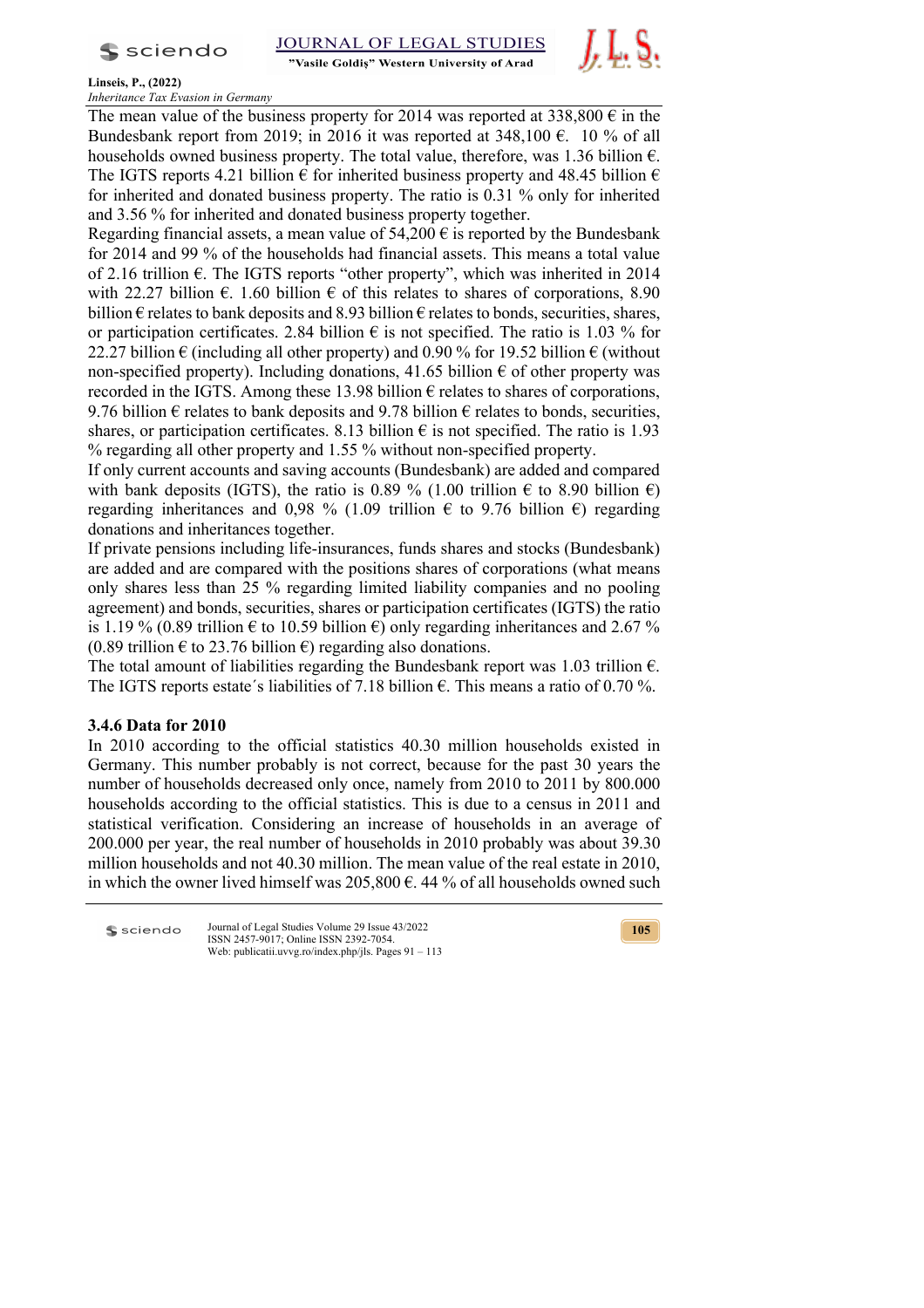



## **Linseis, P., (2022)**

*Inheritance Tax Evasion in Germany*

real estate, which means a total value of 3.56 trillion  $\epsilon$ . Other real estate is recorded with a mean value of  $256,500 \in \text{and } 18 \%$  of all households owned other real estate, which means a value of 1.81 trillion  $\epsilon$  and in total real estate with an amount of 5.37 trillion  $\epsilon$ . The IGTS reports the value of inherited real estate for 2010 with 7.42 billion  $\epsilon$  and inherited property and donations with 10.51 billion  $\epsilon$ , hence the ratio is 0.14 % for inherited and 0.20 % for inherited and donated real estate.

The mean value of business property in 2010 was  $333,600 \in (333,800 \in \text{in } 2016)$  and 10 % of all households owned business property. The total value, therefore, was 1.31 billion  $\epsilon$ . The IGTS reports 2.65 billion  $\epsilon$  for inherited business property and 7.47 billion  $\epsilon$  for inherited and donated business property. The ratio is 0.20 % only for inherited and 0.57 % for inherited and donated business property.

Regarding financial assets, a mean value of  $47,400 \text{ } \epsilon$  is reported by the Bundesbank for 2010 and 99 % of the households had financial assets. This means a total value of 1.84 trillion  $\epsilon$ . The IGTS reports "other property", which was inherited in 2010 with 16.21 billion  $\epsilon$ . 0.78 billion  $\epsilon$  of this relates to shares of corporations and 6.89 billion  $\epsilon$  relates to bank deposits. The rest of the 8.54 billion  $\epsilon$  is not specified. The ratio is 0.88 %. Bonds, securities, shares, or participation certificates are not reported separately in 2010. Including donations 22.20 billion  $\epsilon$  other transferred property was recorded in 2010. Among these 2.63 billion  $\epsilon$  is related to shares of corporations and 7.49 billion  $\epsilon$  is related to bank deposits. 12.08 billion  $\epsilon$  is not specified. The ratio is 1.21 %.

If only current accounts and saving accounts are added and compared with bank deposits reported in the IGTS, the ratio is 0.84 % (0.82 trillion  $\epsilon$  to 6.89 billion  $\epsilon$ ) for inheritances and 0.91 % (0.82 trillion  $\epsilon$  to 7.49 billion  $\epsilon$ ) regarding also donations.

The total amount of liabilities regarding the Bundesbank report was 1.05 trillion  $\epsilon$ . The IGTS reports estate's liabilities of 5.35 billion  $\epsilon$ . This means a ratio of 0.51 %.

# **3. Discussion and Conclusions**

 $s$  sciendo

The IGTS records only part of all inheritances or donations. This part is 14.6 % in 2018 regarding the number of cases and 28.2 % in 2018 regarding the volume of the transferred property. By comparing the estimated yearly wealth transfer with the amount of tax revenue, it is viewable, that the tax quote in 2018 was 2.22 % and over the past years between 1.5 % and 2 %.

Figure 3 shows a proportion between estimated overall property distribution (not only inherited or donated property) and recorded property in the IGTS (only inherited or donated property) for real estate of 0.14 % (2010), 0.19 % (2014) and 0.19 % (2017) only for inheritances and 0.20 % (2010), 0.27 % (2014) and 0.28 % (2017) for inheritances and donations together. This means, that regarding the overall

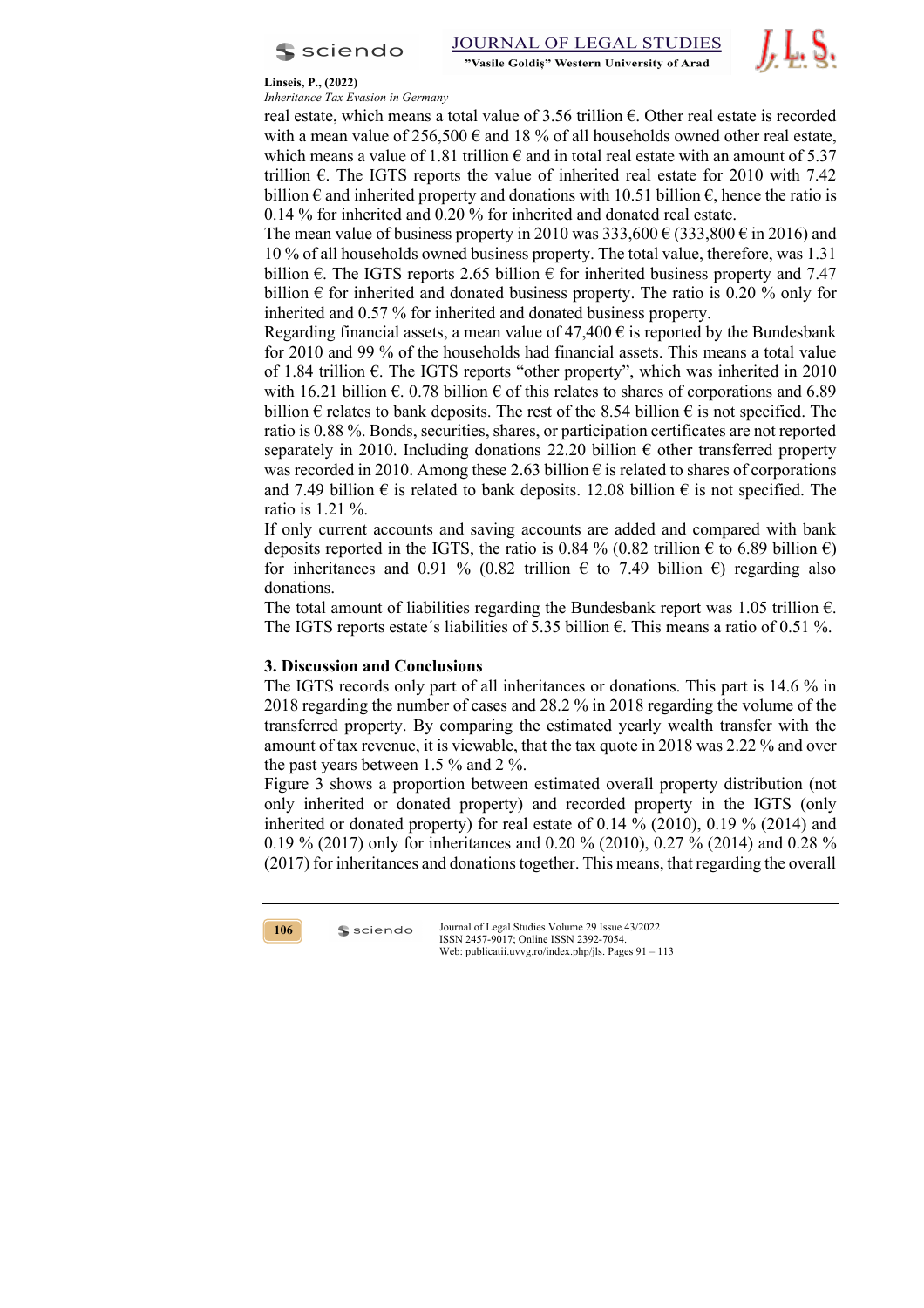

JOURNAL OF LEGAL STUDIES "Vasile Goldis" Western University of Arad



# **Linseis, P., (2022)**

*Inheritance Tax Evasion in Germany*

estimated volume of transferred real estate this percentage was only recorded in connection with inheritances or donations in 2018.



**Figure 3.** Proportion of estimated real estate and recorded transferred real estate *Source: Author, based on the official inheritance and gift tax statistic (IGTS) and the household finance and consumption survey (HFCS)*

Regarding business property Figure 4 shows that the ratio is 0.20 % (2010), 0.31 % (2014) and 0.46 % (2017) for inheritances and 0.57 % (2010), 3.56 % (2014) and 2.61 % (2017) for inheritances and donations. Whereas the ratios regarding inherited business property still are relatively low, the ratios regarding the donated business property are significantly higher in 2014 and 2017.

Figure 5 shows, that bank deposits have ratios of 0.84 % (2010), 0.89 % (2014) and 0.88 % (2017) for inherited property and 0.91 % (2010), 0.98 % (2014) and 0.96 % (2017) for both inherited and donated property.

s sciendo

Journal of Legal Studies Volume 29 Issue 43/2022 ISSN 2457-9017; Online ISSN 2392-7054. Web: publicatii.uvvg.ro/index.php/jls. Pages 91 – 113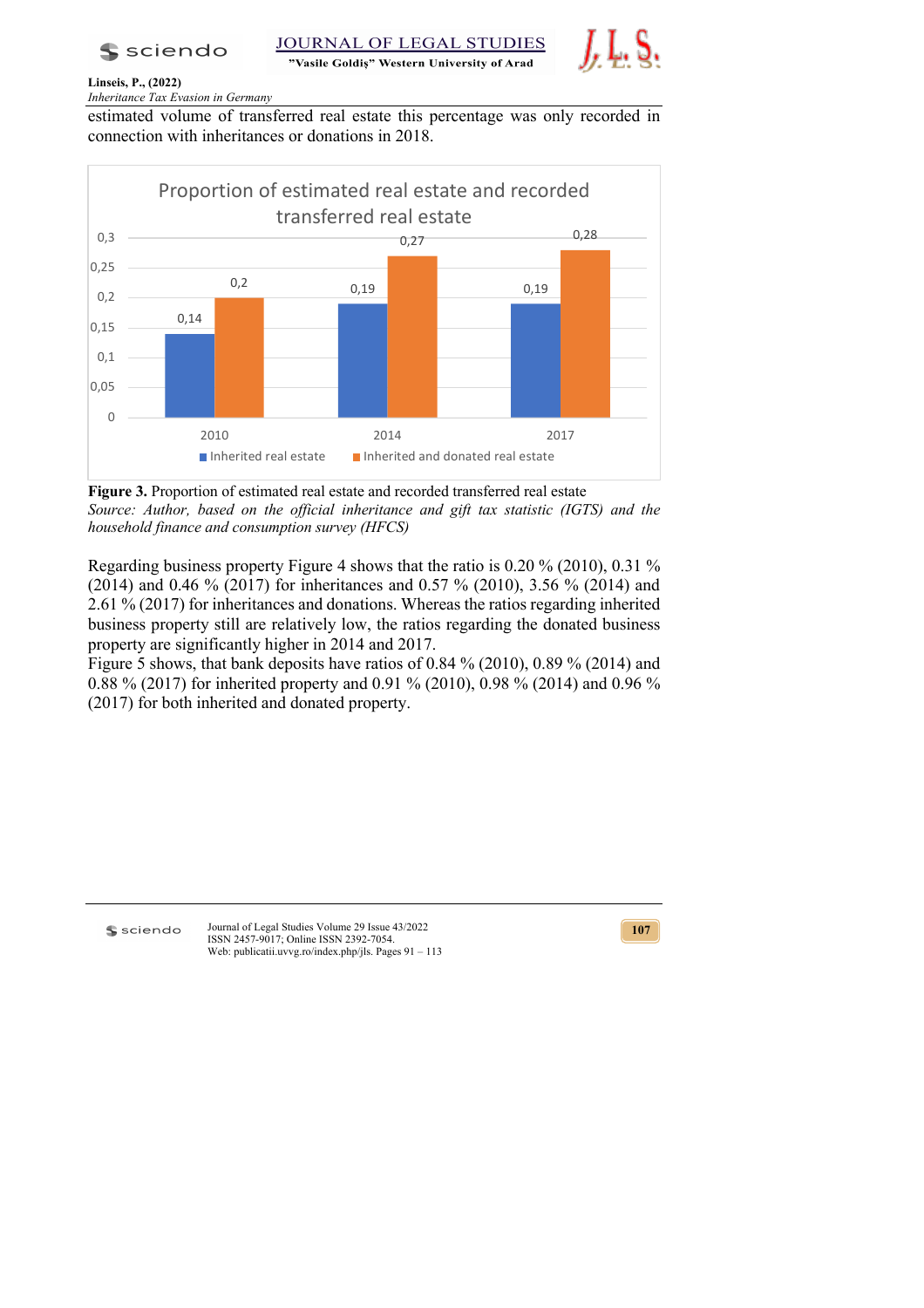**S** sciendo



**Linseis, P., (2022)** *Inheritance Tax Evasion in Germany*



**Figure 4.** Proportion of estimated business property and recorded transferred business property

*Source: Author, based on the official inheritance and gift tax statistic (IGTS) and the household finance and consumption survey (HFCS)*



**Figure 5.** Proportion of estimated bank deposits and recorded transferred bank deposits *Source: Author, based on the official inheritance and gift tax statistic (IGTS) and the household finance and consumption survey (HFCS)*



 $s$  sciendo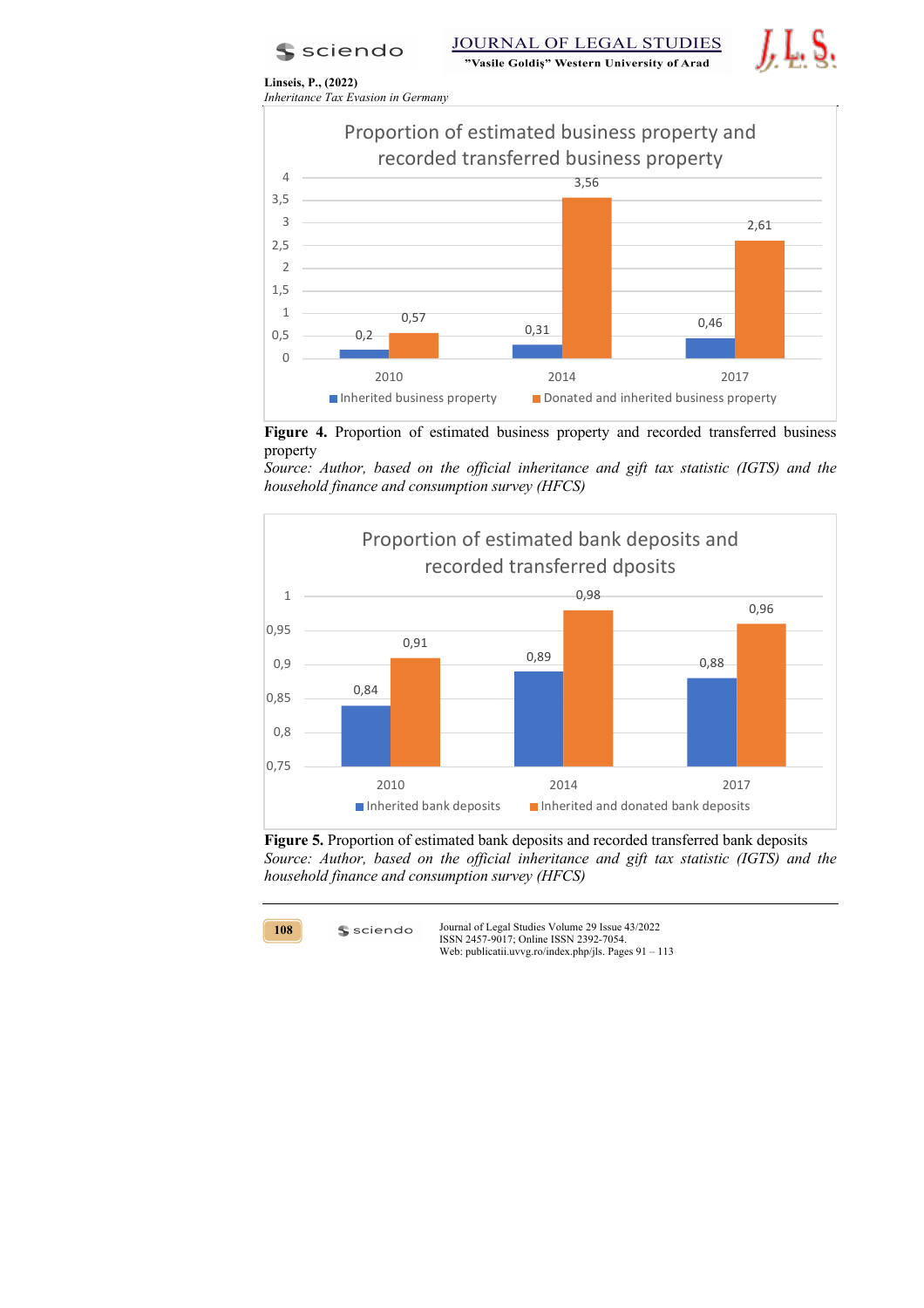$s$  sciendo

"Vasile Goldis" Western University of Arad



**Linseis, P., (2022)**

*Inheritance Tax Evasion in Germany*

If the estimated financial assets are compared with the position of "other property" in the IGTS the ratio is 0.88 % (2010), 1.03 % (2014) and 1.03 % (2017) for inherited property and 1.21 % (2010), 1.93 % (2014) and 1.93 % (2017) for inherited and donated property.

Private pensions including life-insurances, fund shares and stocks (Bundesbank) have a ratio compared with the IGTS positions shares of corporations and bonds, securities, shares or participation certificates of 1.19 % (2014) and 1.13 % (2017) only regarding inheritances and 2.67 % (2014) and 2.45 % (2017) regarding also donations. For 2010 no data is provided by the IGTS. The ratio regarding liabilities is 0.51 % (2010), 0.70 % (2014) and 0.67 % (2017). So overall the investigation, if tax evasion with assets, which are easier to evade is higher than with assets, which are harder to evade showed, that is contrary to the assumption, there was no difference in the amount of tax evasion. The recorded amount of financial assets in the official inheritance and gift tax statistic was not relatively lower than the recorded amount of real estate. The most obvious explanation for this is, that the financial authorities pick up and record the cases very disproportional due to factual tax exemptions. Self-inhabited real estate, which is inherited or donated to spouses, or which is inherited by children, in most the cases is tax-free. But for 2018 the IGTS only reports an amount of 0.79 billion  $\epsilon$  as tax-free transferred real estate. Regarding the estimated wealth distribution of the real estate and the assumption, that most real estate is inherited or donated to spouses or children, this can only be a fraction of the actual tax-free transferred real estate. Tax offices in general a free to issue tax assessments. If real estate is part of a tax assessment, the value of the real estate has to be evaluated. But, if the transfer is tax-free anyway due to tax exemptions, probably many tax offices don't issue tax assessments and avoid the effort. On the other side, for financial assets, no evaluation has to be done by the tax office. The balances are reported by the banks and can easily be recorded in the tax assessment, so this asset category is recorded as relatively higher. It is also likely, that tax evasion regarding real estate, contrary to the expectation, indeed is relatively higher. In case foreign real estate property is inherited or donated, for example, vacation property, this is not automatically reported to the German tax authorities, but the reporting obligations of foreign banks for financial assets are very strict in the meanwhile, due to a series of scandals (e.g. US Foreign Account Tax Compliance Act or Common Reporting Standard). Banks in former tax havens like Luxembourg, Liechtenstein, or Switzerland usually do not anymore transfer inherited or donated property, without having the certainty, that the assets are taxed lawfully in Germany. The results do not contradict other studies which found clear indications of tax evasion in the field of inheritance tax (e.g. Escobar, 2017), but these results cannot be confirmed either.

**S** sciendo

Journal of Legal Studies Volume 29 Issue 43/2022 ISSN 2457-9017; Online ISSN 2392-7054. Web: publicatii.uvvg.ro/index.php/ils. Pages 91 – 113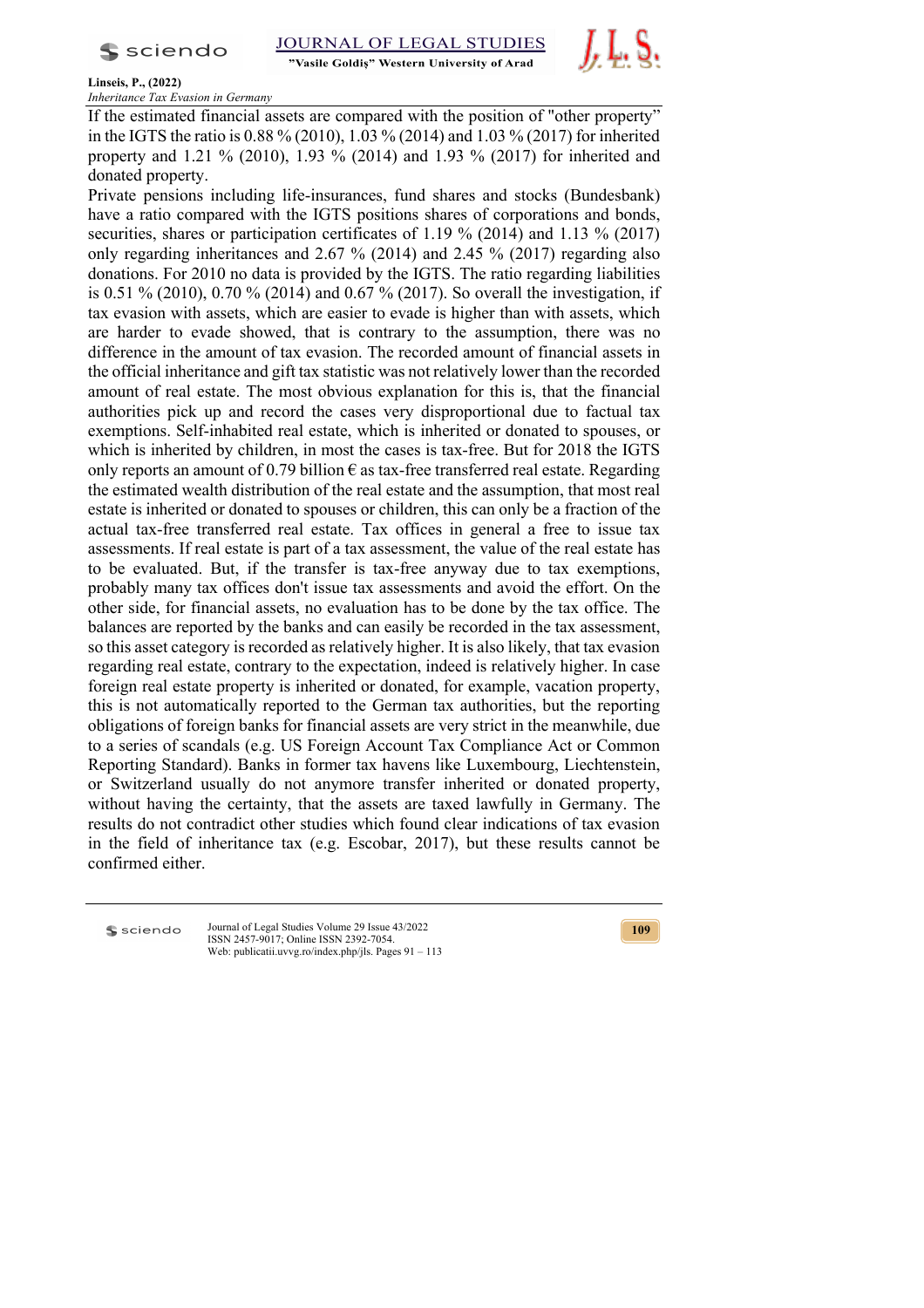



## **Acknowledgments**

The authors thank the anonymous reviewers and editor for their valuable contribution.

# **Funding**

This research received no specific grant from any funding agency in the public, commercial, or not–for–profit sectors.

# **Author Contribution**

The author solely conceived the study and was responsible for the design and development of the data analysis. The author also solely was responsible for data collection and analysis and for data interpretation and her further was responsible for the literature review.

# **Disclosure Statement**

The author has not any competing financial, professional, or personal interests from other parties.

# **References**

1. Allingham, M., Sandmo, A., (1972). Income tax evasion: A theoretical analysis. Journal of Public Economics, pp. 323 ff.

2. Alm, J., (2012). Measuring, explaining and controlling tax evasion: Lessons from theory, experiments and field studies. International Tax and Public Finance, 19, pp. 54 ff.

3. Arrondel, L., Laferrere, A., (2001). Taxation and wealth transmission in France. Journal of Public Economics, 79, pp. 3 – 33.

4. Bach, S., Thiemann, A. (2016). Inheritance Tax Revenue Low Despite Surge in Inheritances. DIW Economic Bulletin, 4 and 5, pp. 41 ff.

5. Bakija, J., Slemrod, J., (2004). Do the rich flee from high state taxes? Evidence from federal estate tax returns. NBER Working Paper No. 10645.

6. Beckert, J., (2008). Inherited Wealth. Why is the estate tax so controversial?. Society, 45(6), pp. 521 - 528.

7. Bernasconi, M., (1998). Tax evasion and orders of risk aversion. Journal of Public Economics, 67, pp. 123 – 134.

8. Bernasconi, M., Zanardi, A., (2004). Tax evasion, tax rates, and reference dependence. Public Finance Analysis, 60(3), pp. 422 – 445.

9. Braun, R., Pfeiffer, U., Thomschke, L., (2011). Erben in Deutschland: Volumen, Verteilung und Verwendung, Deutsches Institut für Altersvorsorge GmbH, Köln.

10.Clotfelter, C., (1983). Tax evasion and tax rates: An analysis of individual returns. The and Statistics, 65(3), pp. 363 – 373.

11.Cowell, F., Gordon, J., (1988). Unwillingness to pay: Tax evasion and Public Good Provision. Journal of Public Economics, 36, pp. 305 – 321.



 $s$  sciendo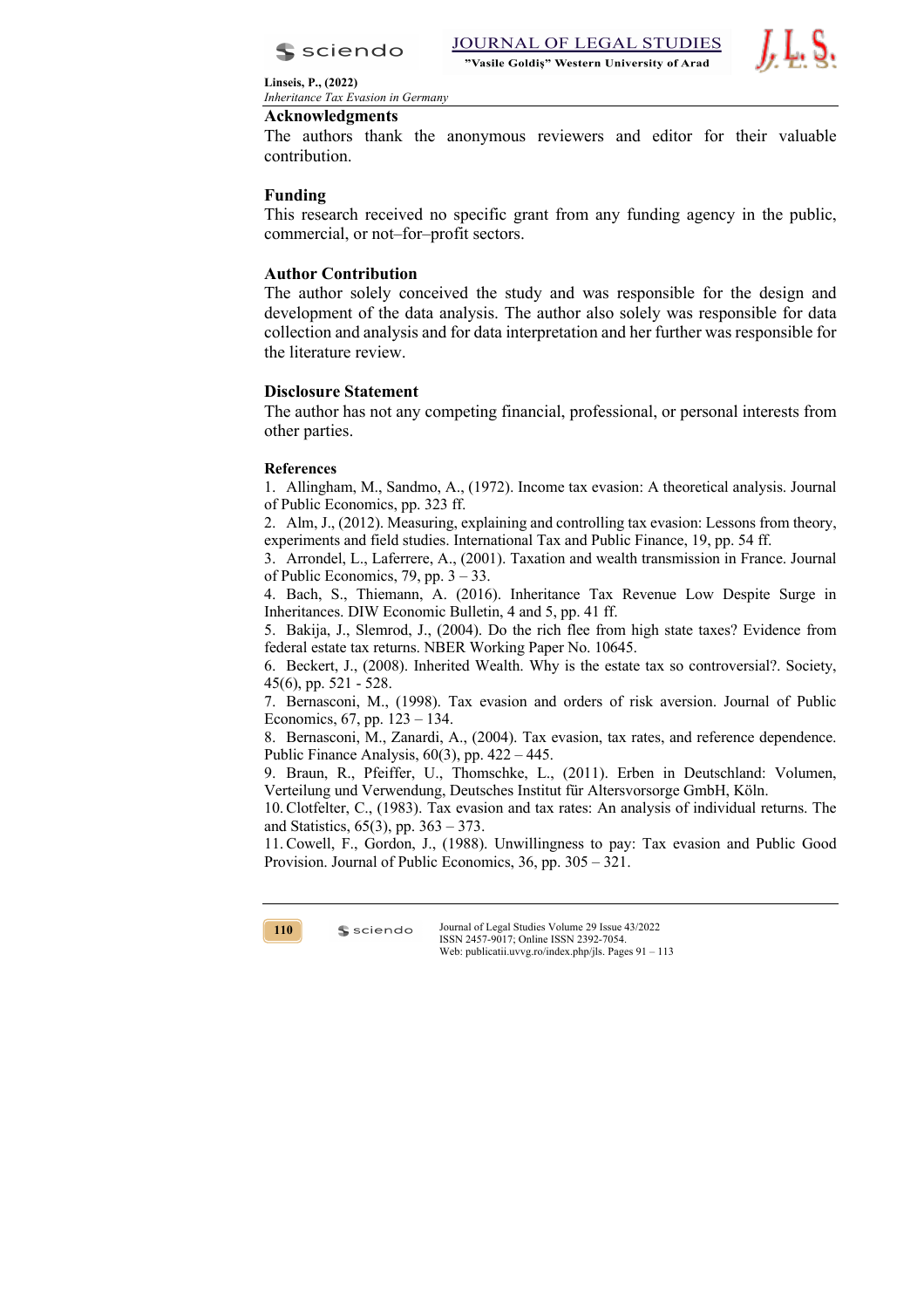$s$  sciendo

"Vasile Goldis" Western University of Arad



**Linseis, P., (2022)**

*Inheritance Tax Evasion in Germany*

12.Crane, S., Nourzad, F., (1992). Analyzing income tax evasion using amnesty data with self-selection correction: The case of the Michigan tax amnesty program, Why People pay Taxes: Tax Compliance and Enforcement. University of Michigan Press, pp. 167 – 189.

13. Dhami, S, Al-Nowaihi, A., (2010). Optimal taxation in the presence of tax evasion: Expected utility versus prospect theory. Journal of Economic Behavior and Organization, 75, pp. 313 – 337.

14. Dowding K., (2008). Why are Inheritance Taxes Unpopular. The Political Quarterly, 79(2), pp. 179 – 183.

15. Dubin, M., Wilde, L., (1990). The effect of audit rates on the federal individual income tax, 1977-1986. National Tax Journal, 43(4), pp. 395 – 409.

16. Dumiter, F., Jimon, S., (2020). Theoretical and Practical Assessments of Transfer Prices. Legal Evidence from Romanian Case Law. Journal of Legal Studies, pp. 1-18.

17. Dumiter, F., Turcas, F., Opret, A., (2015). German Tax System: Double Taxation Avoidance Conventions, Structure and Developments. Journal of Legal Studies, pp. 1-17.

18. Escobar, S., (2017). Inheritance tax evasion: Spousal bequests and under-reporting of inheritances in Sweden. Uppsala Center of Fiscal Studies

19. Federal Statistical Office, Inheritance and gift tax statistics 2009 – 2018.

20. Feinsten, J., (1991). An econometric analysis of income tax evasion and its detection. The Rand Journal of Economics, 22(1), pp. 14 -35.

21. Filippin, A., Fiorio, C., Vivianov, E., (2013). The effect of tax enforcement on tax morale. European Journal of Political Economy, 32, pp. 320 – 331.

22. Fisher, R., Goddeeris J., Young, J., (1989). Participation in tax amnesties: The individual income tax. National Tax Journal,  $42(1)$ , pp.  $15 - 27$ .

23. Fortin, B., Lacroix, G., Villeval, M.C., (2007). Tax evasion and social interactions. Journal of Public Economics, 91, pp. 2089 – 2112.

24. Franzoni, L., (1998). Tax evasion and tax compliance. Encyclopaedia of Law and Economics

25. Gordon, J., (1989). Individual morality and reputation costs as deterrents to tax evasion. European Economic Review, 33, pp. 797 – 805.

26. Hardoon, D., (2015). Wealth: Having it all and wanting more, Research Report. Oxfam International, Oxford.

27. Hammers, H., Jager, S., Nordblom, K., (2009). Perceived tax evasion and the importance of trust. The Journal of Socio-Economics, 38(2), pp. 238 – 245.

28. Henrekson, M., Waldenström, D., (2016). Inheritance taxation in Sweden, 1885 – 2004: The role of ideology, family firms and tax avoidance. The Economic History Review, 69(4), pp. 1228 – 1254.

29.Johnson P., Omodero C., (2021). Governance Quality and Tax Revenue Mobilization in Nigeria. Journal of Legal Studies, pp. 1 – 41.

30.Johannesen, N., (2010). Tax evasion and Swiss bank deposits. EPRU Working Paper Series, No. 2010-05, Copenhagen.

31. Kim, Y., (2003). Income distribution and equilibrium multiplicity in a stigma-based model of tax. Journal of Public Economics, 87, pp. 1591 – 1616.

32. Kopczuk, W., (2012). Taxation of intergenerational transfers and wealth.

Journal of Legal Studies Volume 29 Issue 43/2022 **S** sciendo ISSN 2457-9017; Online ISSN 2392-7054. Web: publicatii.uvvg.ro/index.php/jls. Pages 91 – 113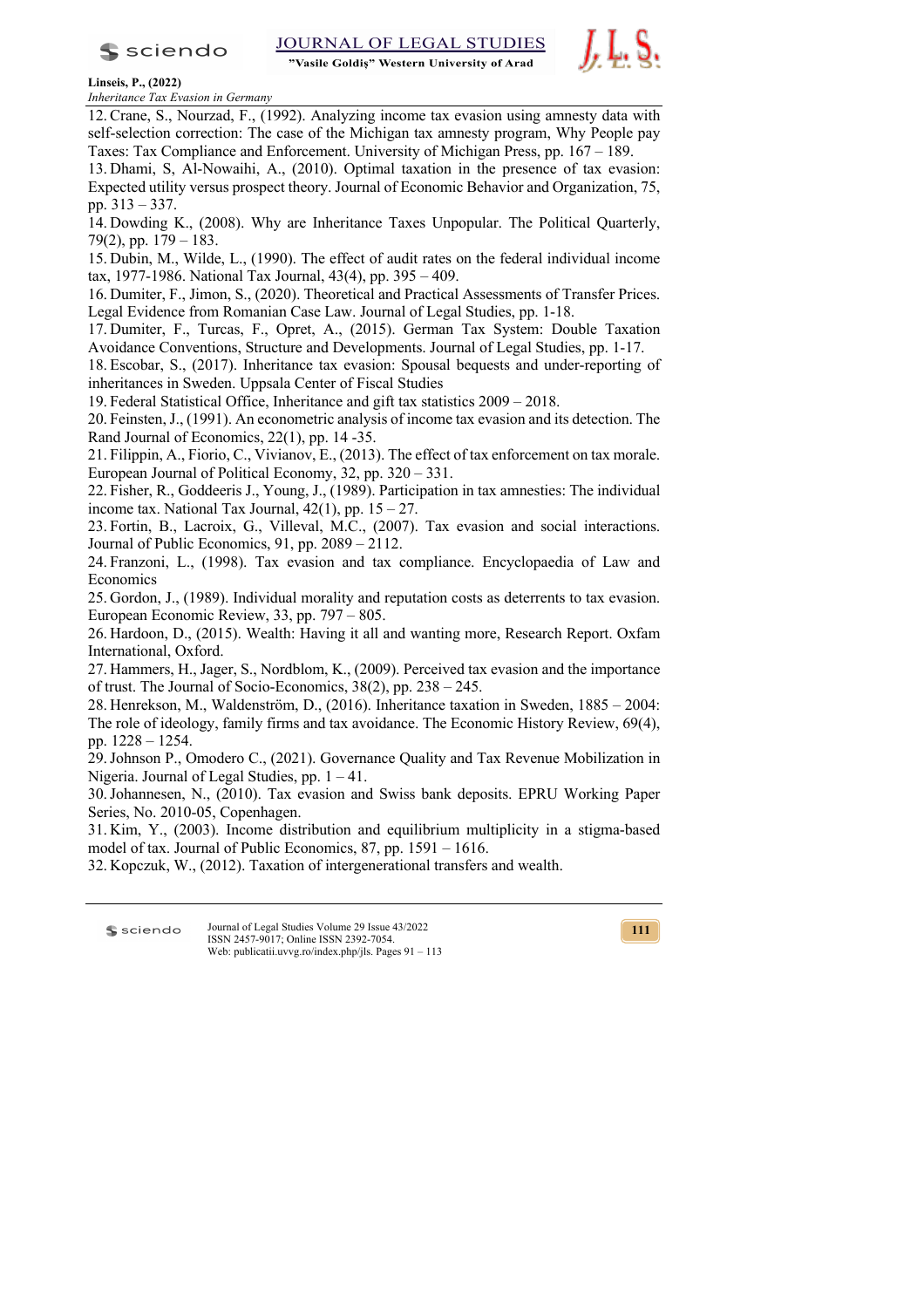



**Linseis, P., (2022)**

*Inheritance Tax Evasion in Germany*

33. Lampert, T., Hoebel, J., Kroll, L., (2019). Soziale Unterschiede in der Mortalität und Lebenserwartung in Deutschland, Aktuelle Situation und Trends. Journal of Health Monitoring, pp. 3 ff.

34. Luttmer, E., Singhal, M., (2014). Tax morale. Journal of Economic Perspectives, 28(4), pp. 149 – 168.

35. Meyer, M., (2011). Deutschland: Ein Volk von Erben, Die Bank – Zeitschrift für Bankpolitik und Praxis, 8.Ausgabe, pp. 28 ff.

36. Myles, G., Naylor, R., (1996). A model of tax evasion with group conformity and social customs. European Journal of Political Economy, 12, pp. 49 – 66.

37. Piketty, T., (2011). On the Long-Run Evolution of Inheritance: France 1820-2050. The Quarterly Journal of Economics, 127 (3), pp. 1071 ff.

38. Prabhakar, R., (2008). Wealth taxes: Stories, metaphors and public attitudes. The Political Quarterly, 79(2), pp. 172 – 178.

39.Reil-Held, A., (2000). Einkommen und Sterblichkeit in Deutschland: Leben reiche länger? Sonderforschungsbereich 504, Mannheim.

40. Sandmo, A., (2005). The theory of tax evasion: A retrospective view. National Tax Journal,  $58(4)$ , pp.  $643 - 663$ 

41. Schinke, C., (2012). Inheritance in Germany 1911 to 2009: A mortality multiplier approach. SOEPpapers on Multidisciplinary Panel Data Research, No. 462, Deutsches Institut für Wirtschaftsforschung (DIW), Berlin.

42. Sieweck, J Branchenreport Erbschaften, BBE media

43. Slemrod, J., (2007). Cheating ourselves: The economics of tax evasion. Journal of economic perspectives,  $21(1)$ , pp.  $25 - 48$ .

44. Slemrod, J., Yitzhaki, S., (2000). Tax avoidance, evasion, and administration. Nber Working Paper Series, Working Paper 7473, Cambridge.

45. Snow, A., Warren, R., (2005). Tax evasion under random audits with uncertain detection. Economic Letters,  $88$ , pp.  $97 - 100$ .

46. Stark, J., Kirchler, E., (2017). Inheritance tax compliance – earmarking with normative value principals. International Journal of Sociology and Social Policy, pp. 452 – 467.

47. Torgler, B., (2003). Tax morale: Theory and empirical analysis of tax compliance.

48. Torgler, B., Schaffner, M., Macintyre, A., (2007). Tax compliance, tax morale and governance quality. International Studies Program, Working Paper 7/27, Atlanta.

49. Witte, A., Woodbury, D., (1985). The effect of tax laws and tax administration on tax compliance: The case of the US individual income tax. National Tax Journal, 38(1), pp. 1 - 13.

50. Wiktor, J., (2010). Putting family first: Intergenerational wealth transfer and investment planning. Journal of Taxation of Investment, 27(3), pp. 69-77.

51. Yaniv, G., (1999). Tax compliance and advance tax payments: A prospect theory analysis. National Tax Journal,  $52(4)$ , pp.  $753 - 764$ .

### **Notes:**

[1] https://www.ecb.europa.eu/stats/ecb\_surveys/hfcs/html/index.en.html. [2]https://www.flossbachvonstorchresearchinstitute.com/de/ vermoegenspreisindex/deutschland Federal Statistical Office of Germany.



 $s$  sciendo